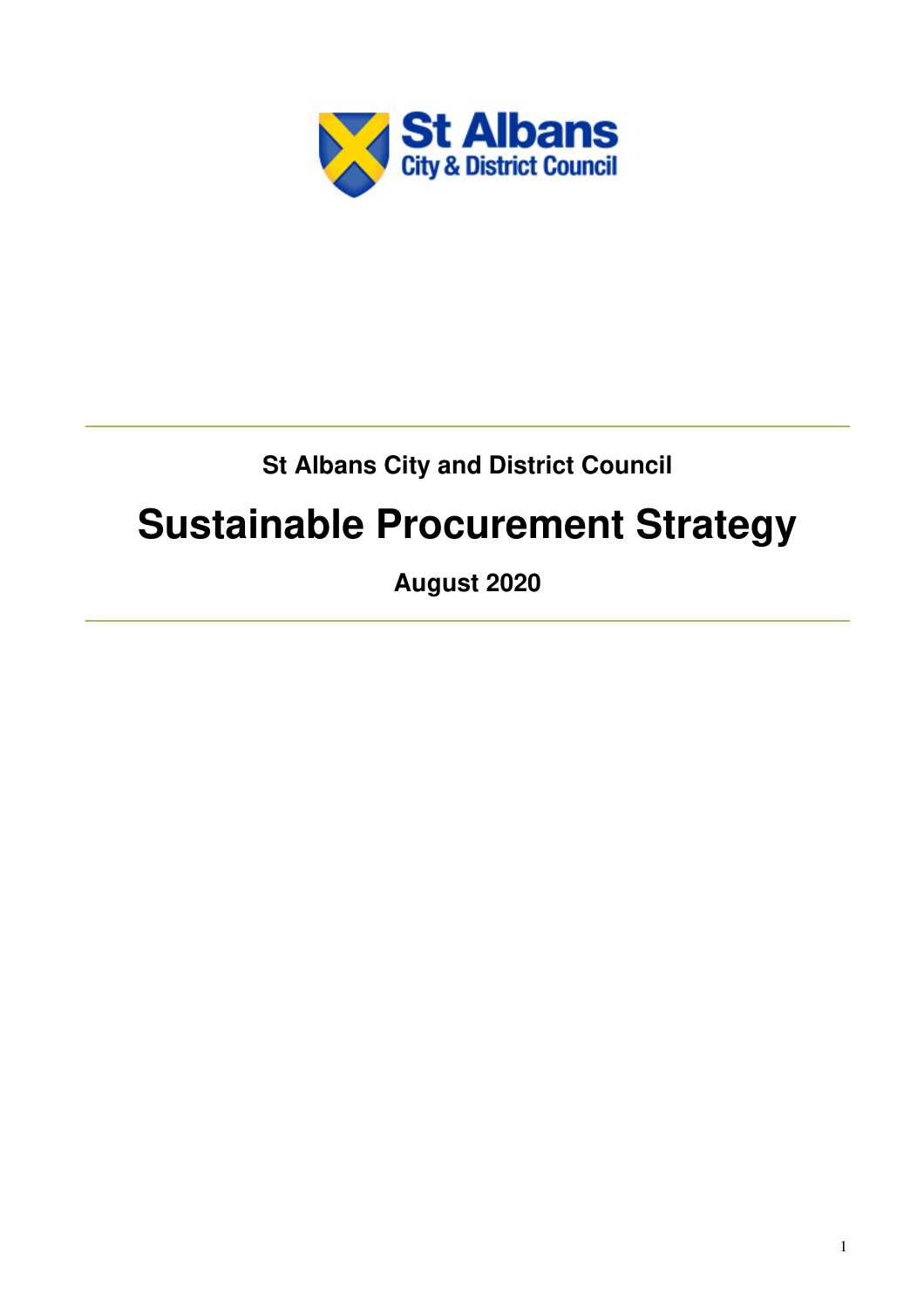## **Contents**

| 1.0<br>1.1 | Introduction<br>National Policy & Legislation           | 2<br>3 |
|------------|---------------------------------------------------------|--------|
| 2.0        | <b>Sustainable Procurement Policy</b>                   |        |
|            |                                                         | 4      |
| 3.0        | <b>Implementation And Monitoring</b>                    | 5      |
| 4.0        | <b>Making Purchasing Decisions</b>                      | 5      |
| 5.0        | <b>Contract Specification, Tendering And Evaluation</b> |        |
| 5.1        | <b>Contract Specification</b>                           |        |
| 5.2        | <b>Working With Suppliers</b>                           | 9      |
| 6.0        | Apendix 1: Sustainable Procurement Specifications       | 10     |

## **1.0 Introduction**

Sustainable purchasing is about minimising the environmental and social impact of the purchases we make. It means ensuring that as an organisation we 'meet our needs for goods, services, works and utilities in a way that achieves value for money on a whole life basis, generating benefits not only to ourselves but to society and the economy, while ensuring that we minimise any potential environment damage.

As a Council we spend around £81M each year on goods and services. We are committed to ensuring that our procurement activities are undertaken in an environmentally responsible manner. We need to take great care to ensure that we are not causing impacts either locally or globally.

Procured goods and services can cause damage to the environment or public health through the extraction and processing of raw materials, manufacture of goods, distribution, use and disposal. If we don't give due regard to sustainability when making purchasing decisions, we also risk causing harm to people, wildlife and the wider environment.

| Environmental<br>Risks: | Climate change, resource depletion, air, water or land<br>pollution, habitat destruction, impacts to species, soil<br>erosion, diversity |
|-------------------------|------------------------------------------------------------------------------------------------------------------------------------------|
| Social Risks:           | Fair wages, working conditions, labour standards, child<br>labour, health and safety, working hours, equality, slavery                   |
| Profile Risks:          | Legal and environmental compliance, reputational                                                                                         |

This Sustainable Procurement Policy sets out our commitments and approach to ensuring that our procurement activities are undertaken in an environmentally responsible way, to minimise impacts where practicable. It helps to ensure that we are:

- 1. Encouraging high environmental standards in the supply and disposal chain.
- 2. Minimising harm to people or the environment, by the Council or its suppliers.
- 3. Protecting the Council's reputation with the public and enhance our corporate image as a responsible community leader.
- 4. Achieving legislative compliance.
- 5. Ensuring we are using financial and material resources efficiently, reducing waste and providing value for money by evaluating whole life costs.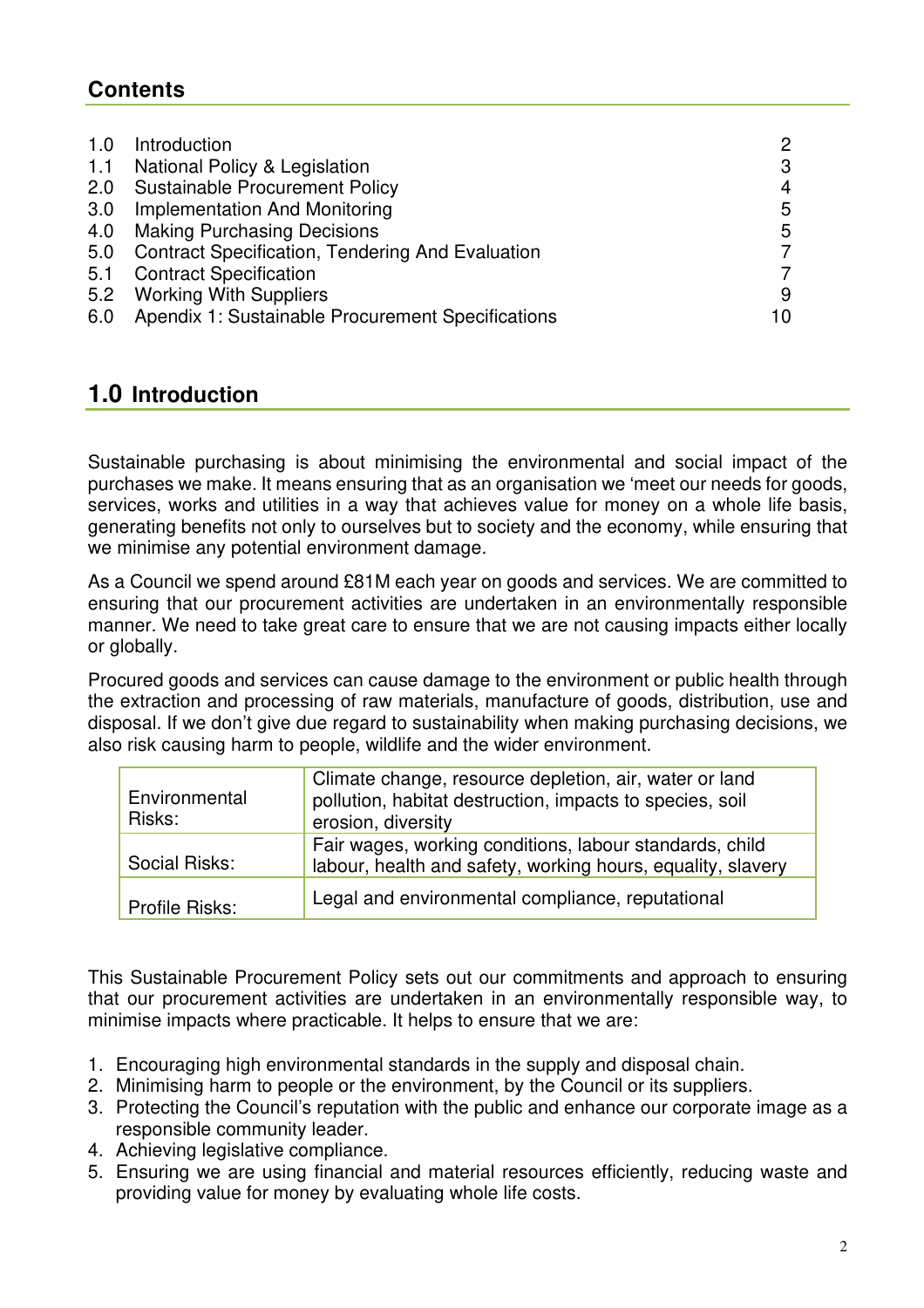#### **1.1 National Policy & Legislation**

The UK Greening Government programme sets out commitments for driving sustainable operations and procurement across Government Departments. One of these commits the Government to buying more sustainable and efficient products and engaging with its suppliers to understand and reduce the impacts of its supply chain. This programme doesn't explicitly apply to Local Authorities, but we are encouraged to apply the same principles of sustainable procurement.

The Government Buying Standards help simplify sustainable procurement by establishing technical specifications for products that address their sustainability impacts and minimise their whole-life cost.

Under the Public Services (Social Value) Act 2012, we are required to consider at the preprocurement stage, how what is to be procured may improve the environmental, social and economic well-being of the area.

The Energy Efficiency Directive, 2012 requires central Government departments to purchase highly energy efficient products, services and buildings within public procurement for contracts above the OJEU threshold. Public bodies are asked to follow the example of central government.

The European Commission's Public Procurement Strategy, 2017, focuses on six strategic policy priorities. One of these is to provide additional guidance to ensure wider uptake of innovative, green, and social procurement.

The UK Government's Plan for Public Procurement commits the public sector to buying locally sourced, seasonal food where possible through a new simplified food and drink buying standard.

The Timber and Timber Products (Placing on the Market) Regulations 2013 and the Forest Law Enforcement, Governance and Trade Regulations 2012 (as amended) are in place to ensure the legality of timber bought or sold via traders.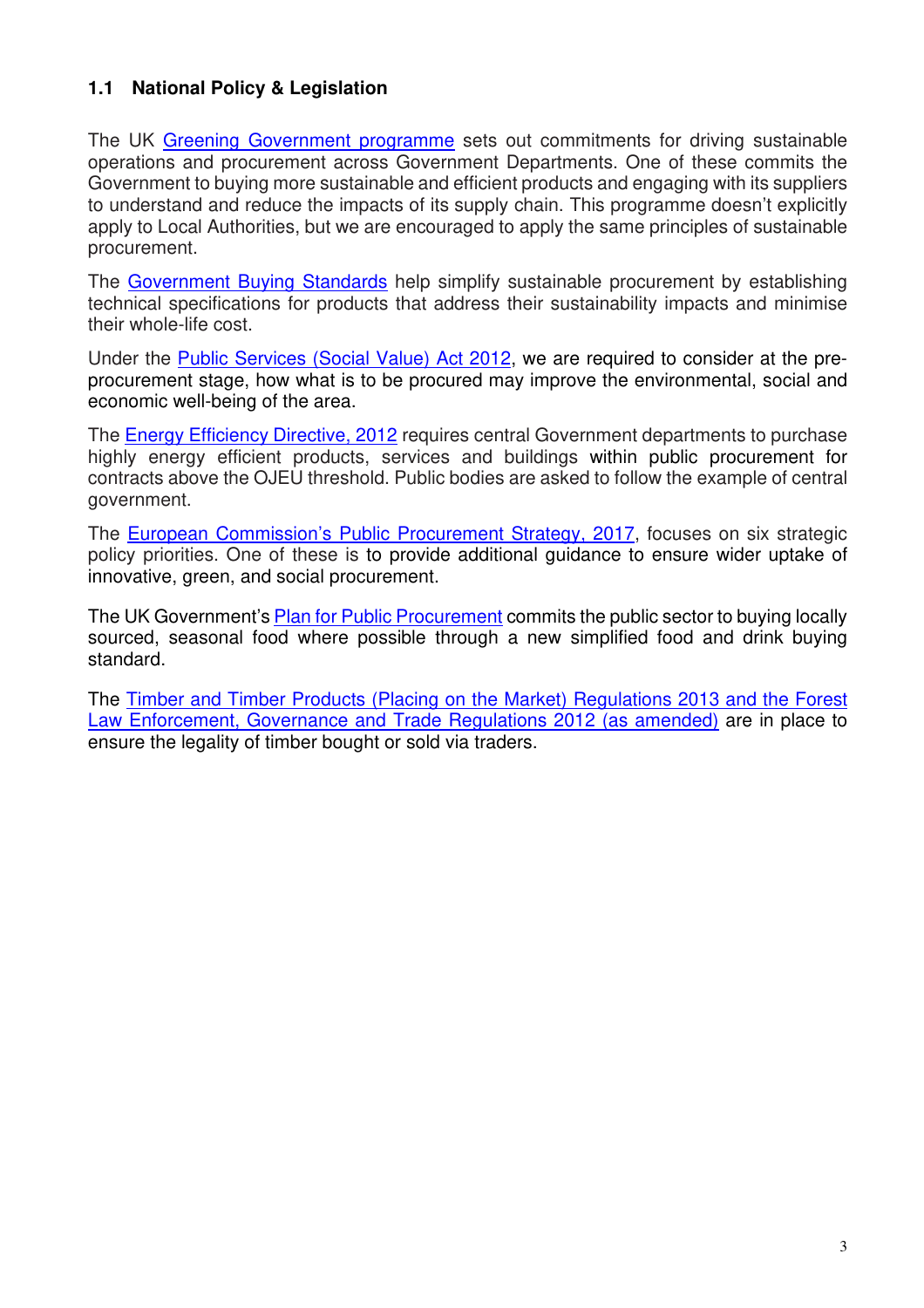## **2.0 Sustainable Procurement Policy**

St Albans City and District Council recognises, and is committed to, incorporating the principles of sustainable purchasing throughout its procurement functions. Purchasing decisions have major socio-economic and environmental implications both locally and globally. The Council commits to taking the necessary steps to ensure that its purchasing decisions minimise environmental or social risks.

We will achieve this through the following commitments:

- <sup>o</sup> Council staff and elected Members will be encouraged to specify environmentally preferable products and services that reflect up-to-date specifications and consider whole life costs
- o Challenging environmental criteria will be specified in the award of contracts as set out in Appendix 1
- <sup>o</sup> A Sustainability Impact Assessment is required for new projects, policies and purchases over £25,000, to ensure that correct specifications have been met. This will require approval by the Sustainability Team before being signed off by the relevant Head of Service, Councillor or Project Manager
- <sup>o</sup> Reasonable efforts will be taken to reduce the purchase of new products by reusing, repairing or refurbishing existing products where possible
- <sup>o</sup> Contractors and suppliers will be encouraged to supply products and services, that meet or exceed the Council's Sustainable Procurement specifications
- <sup>o</sup> Contractors, suppliers and recipients of Council funding, will be required to operate to the environmental standards *at least* equivalent to the Council's own standards
- <sup>o</sup> We will provide training to staff and elected members on the requirements of the Council's Sustainable Procurement Strategy and specifications on a regular basis
- <sup>o</sup> We will comply with all relevant legislation
- We will dispose of any unavoidable waste sustainably

This Sustainable Procurement Policy applies within all Council departments to the procurement of goods and services, tender of new contracts, the design of new buildings and the renovation and maintenance of buildings and estates.

Signed by

Amanda Foley **Chief Executive St Albans City & District Council**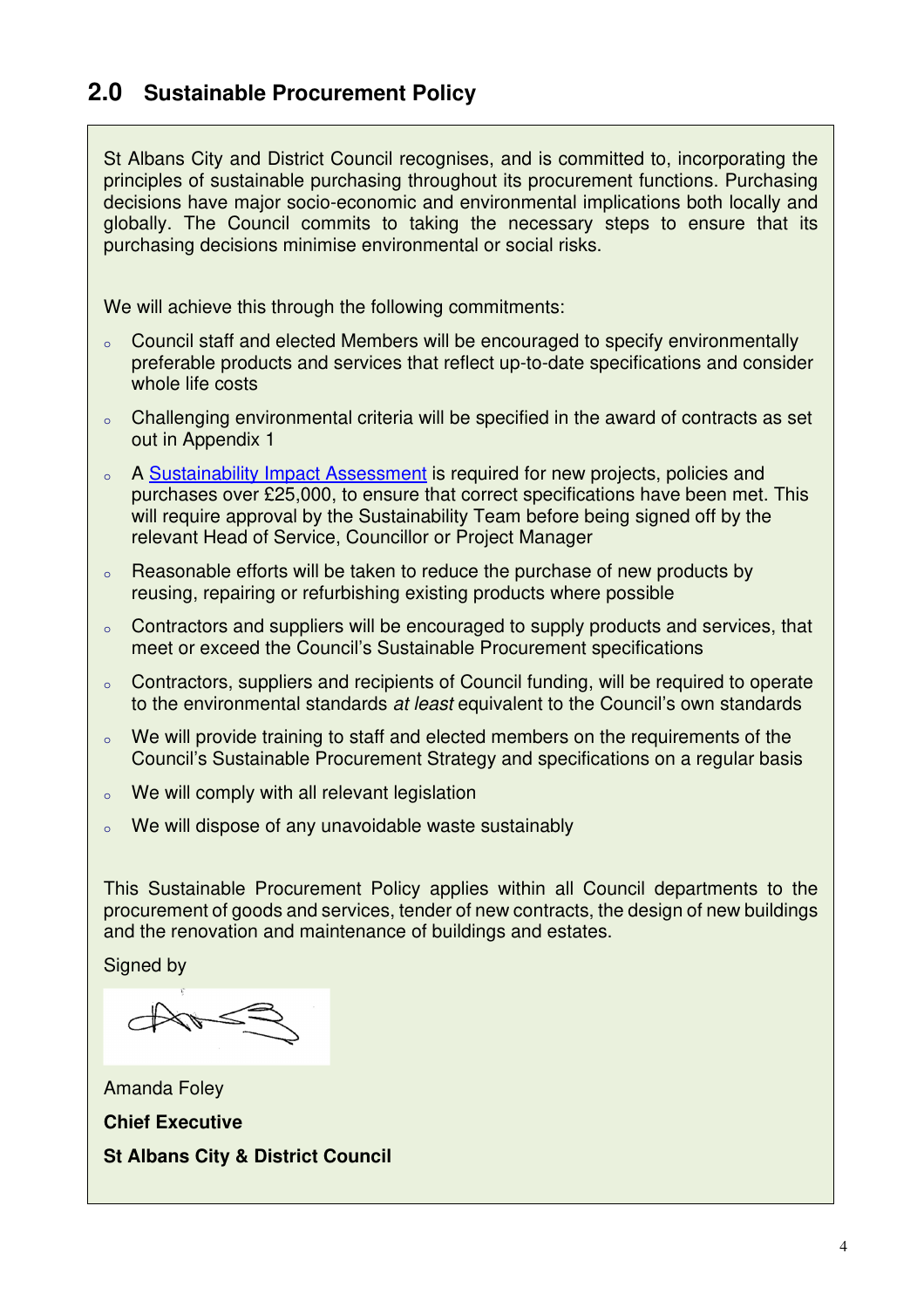## **3.0 Implementation and Monitoring**

It is the responsibility of all Council staff to apply the sustainability standards that have been set out in this policy both to their contracts and general day to day procurement.

Support is available from the Sustainability Team and Procurement Team.

On occasion, a balance will need to be struck between sustainability and cost. Where the cost of buying a more sustainable product is unreasonably high then a decision should be made by the Head of Service as how to proceed.

To ensure that budget holders and individual employees adhere to the specifications and commitments contained within the Sustainable Procurement Policy, the Council will raise awareness of this policy through the staff website, newsletters, training and information events.

The guidance contained within this documentation will be reviewed every 3 years. This will allow us to review best practice on particular products and services and to consider other policies and procedures adopted by the Council.

Department contracts and purchase orders will be monitored on an ongoing basis to ensure that the policy is being adhered to.

### **4.0 Making Purchasing Decisions**

This section provides general guidance to staff making procurement decisions.

| <b>Identify the</b><br>impacts,<br>risks and<br>solutions at<br>the outset | At the planning stage we will consider the potential impacts of the<br>items, services or works which we will need to procure. We will<br>undertake a Sustainability Impact Assessment for large purchases<br>and contracts over £25,000.                                                                                                                                                                                                                                                                                                                                                                                                                                                                                                                                     |
|----------------------------------------------------------------------------|-------------------------------------------------------------------------------------------------------------------------------------------------------------------------------------------------------------------------------------------------------------------------------------------------------------------------------------------------------------------------------------------------------------------------------------------------------------------------------------------------------------------------------------------------------------------------------------------------------------------------------------------------------------------------------------------------------------------------------------------------------------------------------|
|                                                                            | We will think about:<br>Supply contracts:<br>The environmental impact of materials used to make the product<br>The impact of the production processes<br>٠<br>The energy and water consumption of the product during use<br>×.<br>Durability/lifespan of the product<br>×.<br>Opportunities for recycling/reusing the product at the end of life<br>٠<br>The packaging and transportation of the product<br>٠<br>Service contracts:<br>The technical expertise of staff to carry out the contract in an<br>environmentally friendly way<br>The products/materials used in carrying out the service<br>٠<br>Management procedures in place to minimise environmental<br>٠<br>impacts<br>The energy and water consumed, and waste generated in<br>٠<br>carrying out the service |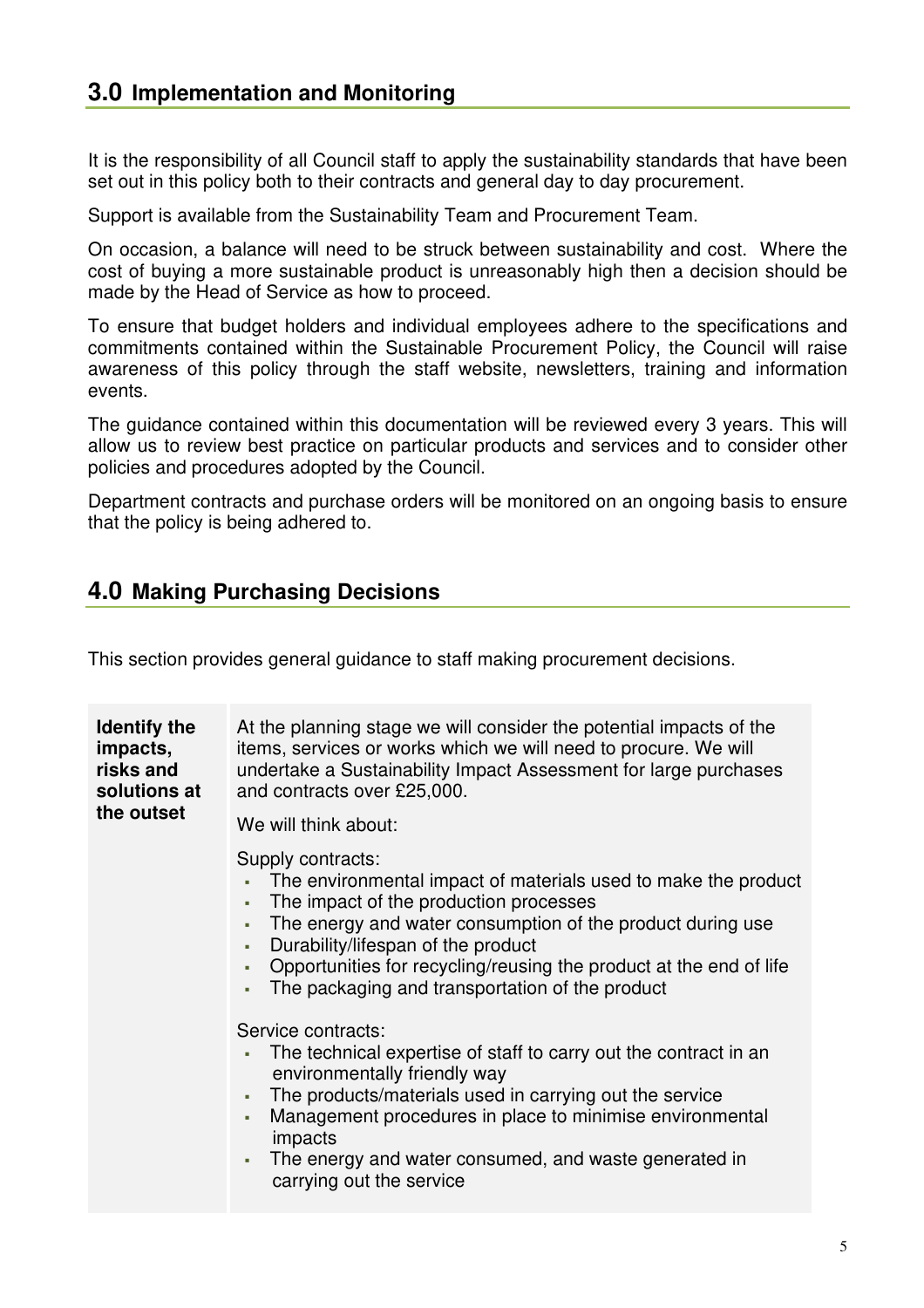|                                                                                  | <b>Works contracts:</b><br>In addition to the above considerations, works contracts may<br>have significant environmental impacts, for example in respect<br>of land use or traffic planning that will be considered.                                                                                                                                                                                                                                                                                                                                                                                                                                        |
|----------------------------------------------------------------------------------|--------------------------------------------------------------------------------------------------------------------------------------------------------------------------------------------------------------------------------------------------------------------------------------------------------------------------------------------------------------------------------------------------------------------------------------------------------------------------------------------------------------------------------------------------------------------------------------------------------------------------------------------------------------|
| <b>Choose</b><br>greener<br>products                                             | We will attempt to minimise impacts by selecting products, materials<br>or services which are:<br>Reused, recycled or made from renewable raw materials<br>٠<br>Energy, water and resource efficient<br>٠<br><b>Fairly traded</b><br>٠<br>Free from polluting substances known to be damaging to health<br>٠<br>or the environment<br>Certified by a recognised environmental label, standard or<br>٠<br>trademark e.g. Forest Stewardship Council                                                                                                                                                                                                           |
| <b>Reduce</b><br>unnecessary<br>resource use                                     | We will purchase only essential items to conserve resources, reduce<br>pollution and reduce waste. We will consider if:<br>The items and their quantities are essential<br>٠<br>The need could be met through existing products or equipment<br>٠<br>The item can be hired or borrowed<br>٠<br>There are longer-life products available<br>٠                                                                                                                                                                                                                                                                                                                 |
| <b>Consider how</b><br>to reduce<br>impacts from<br>distribution<br>and delivery | Goods and their individual components, may be distributed over<br>thousands of miles, adding to congestion and infrastructure<br>requirements, and releasing pollutants that impact air quality and the<br>climate. We will:<br>Seek products that can be sourced nearer to home<br>٠<br>Consolidate orders to reduce the number of deliveries needed<br>ä.<br>Question whether we can avoid products transported by air                                                                                                                                                                                                                                     |
| <b>Consider how</b><br>to reduce<br>waste                                        | Disposing materials to landfill wastes valuable resources, damages<br>the local environment and contributes to climate change through the<br>production of methane. We will minimise waste by:<br>Considering the products lifecycle and what will happen to it<br>٠<br>after it has been used<br>Selecting products that are long-lasting and durable, preventing<br>٠<br>the need for frequent replacements or maintenance<br>Selecting products which can be reused, recycled or refilled<br>٠<br>Asking suppliers to remove and recycle the old product<br>٠<br>Requiring contractors to have comprehensive waste<br>٠<br>management programmes in place |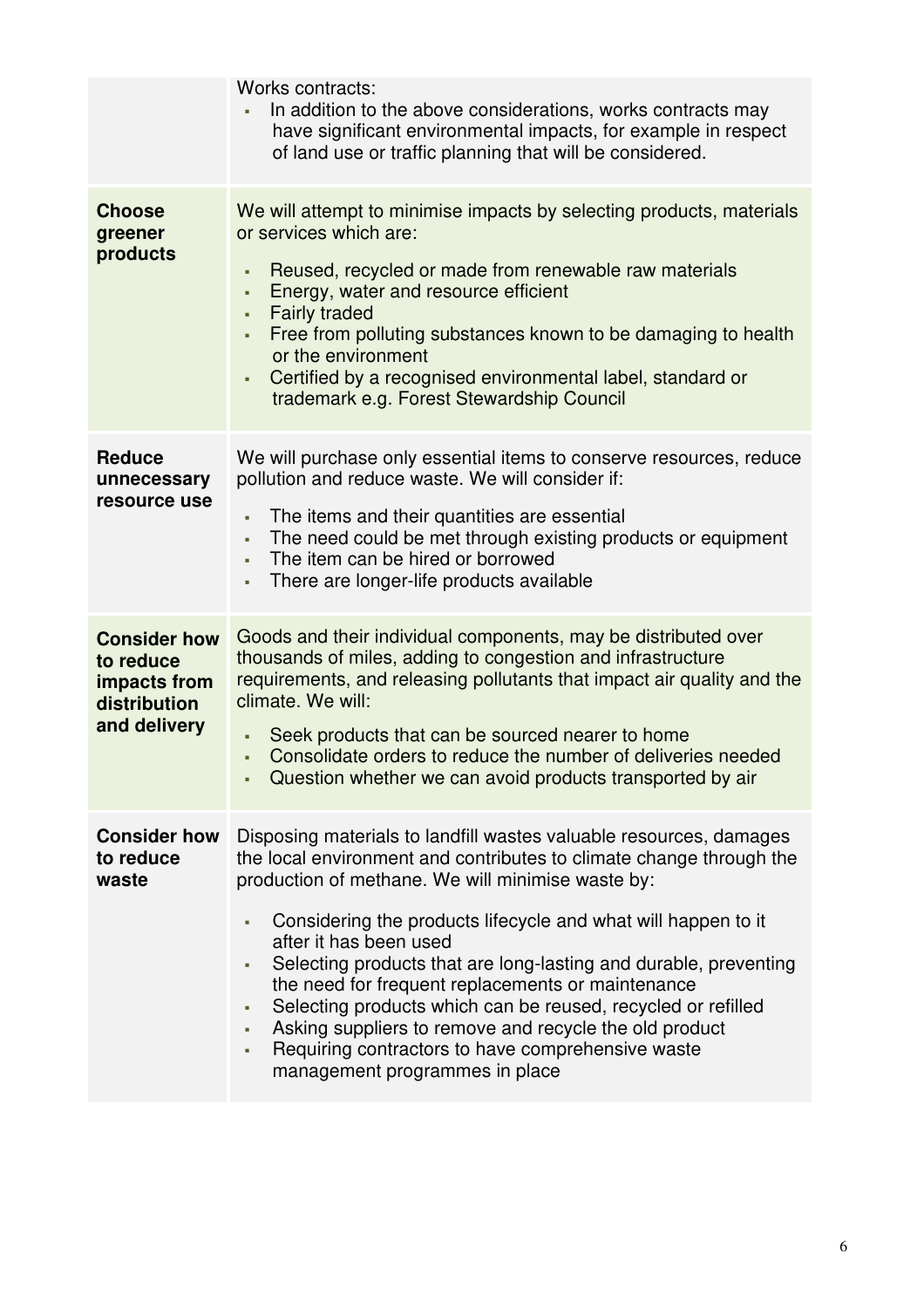| <b>Consider</b><br>whole life<br>costs     | Although some environmentally preferable products may be more<br>expensive at the outset, they can be cheaper in the long-term for<br>example through reduced maintenance or energy costs. We will<br>consider the costs and savings associated with:<br>On-going running and maintenance of the item<br>٠<br>Licencing<br>ä,<br><b>Disposal</b><br>ä,                                                                                                                                                                                                                                                   |
|--------------------------------------------|----------------------------------------------------------------------------------------------------------------------------------------------------------------------------------------------------------------------------------------------------------------------------------------------------------------------------------------------------------------------------------------------------------------------------------------------------------------------------------------------------------------------------------------------------------------------------------------------------------|
| <b>Avoid</b><br>greenwash                  | An increasing number of companies market themselves as being<br>green or sustainable, but don't always have the evidence to back<br>this up. They may claim an exaggerated level of energy efficiency or<br>focus on a relatively minor environmental impact. We will avoid<br>greenwash by:<br>Familiarising ourselves with the environmental impacts of the<br>ä,<br>product or service and best practice standards<br>Asking for appropriate proof from the supplier for the<br>ä,<br>environmental performance they have stated<br>Reviewing 3rd party environmental labels and certifications<br>ä, |
| Welcome<br>opportunities<br>for visibility | It is beneficial, both to the Council's organisation and to the<br>environment, to making sustainability improvements which are<br>visible. High profile changes such as switching to electric vehicles,<br>installing renewables or offering organic packaging free food,<br>demonstrates to everyone that the Council cares. It enhances our<br>reputation as being a positive social and environmental leader and<br>encourages others to follow suite.                                                                                                                                               |

## **5.0 Contract Specification, Tendering and Evaluation**

#### **5.1 Contract Specification**

Environmental and sustainability criteria must be built into the contract at the specification stage for all contracts in accordance with EU and UK legislation. The general statement given below will be included in the Standard Terms and Conditions of all new contracts where applicable. A Sustainability Impact Assessment should be carried out for all new policies, contracts and large purchases over £25k. This will require sign off by the Sustainability Projects Officer and Head of Service. As part of this process the Council's Sustainability Projects Officer is available to provide advice on appropriate sustainability criteria and scoring methods for tender and contractual documents. Enough time should be allocated to this within the tender timetable.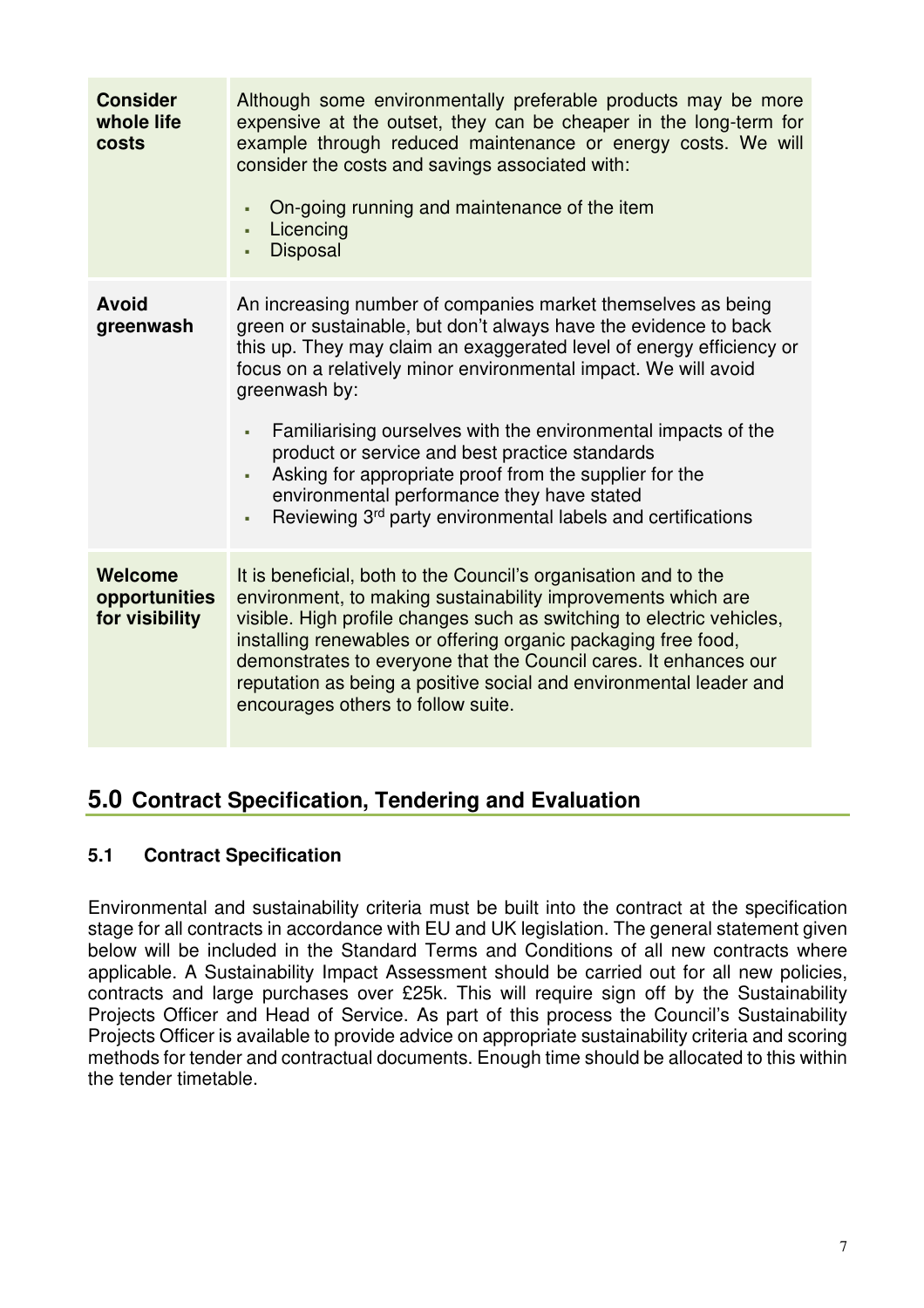The tender evaluation process for contracts over the EU threshold and falling within the 'High Impact' Categories (see Section 6.0) should have a minimum 5% of the total score allocated to environmental and sustainability criteria. Where you are using the restricted method of tendering (i.e. Pre-Qualification stage + tender to restricted number of companies) you may want to ask for environmental/sustainability information at the award stage of the tender, however you will not be able to ask the same questions at both the selection and award stages of a tender process.

The Council will review its contract specifications and assessment process to ensure compliance with changing environmental legislation and an on-going reflection of best practice.

#### **General Specification for Environmental Sustainability**

The Council is committed to ensuring that sustainability is integrated into all activities, purchases and decision-making processes within the Council. Our policies and activities are highlighted in our Sustainability Strategy and Climate Crisis Action Plan, Sustainability Impact Assessment Process and Sustainable Procurement Strategy.

The Council therefore requires the Contractor to demonstrate the following whilst undertaking the Services:

- a) Conserving resources such as energy, fuel, water and materials
- b) Reducing waste through minimizing consumption and maximising opportunities to reuse, recycle and compost waste
- c) Reducing emissions of air pollutants and noise
- d) Minimizing the release of greenhouse gases
- e) Ensuring that buildings and equipment achieve a high standard of environmental performance
- f) Ensuring that goods and materials are procured sustainably, minimising adverse effects to people, the environment or biodiversity.

#### **Annual Energy and Fuel Data**

The Contractor may be requested to provide annual energy and fuel use data from the buildings and transport used in providing services to, or on behalf of the Council, in accordance with any annual greenhouse gas reporting requirements. Full instructions are set out in the **Supplier Guidance Document.** 

The Contractor will be requested to provide details and evidence of fuel and energy reduction activities that the Contractor has implemented during the reporting period.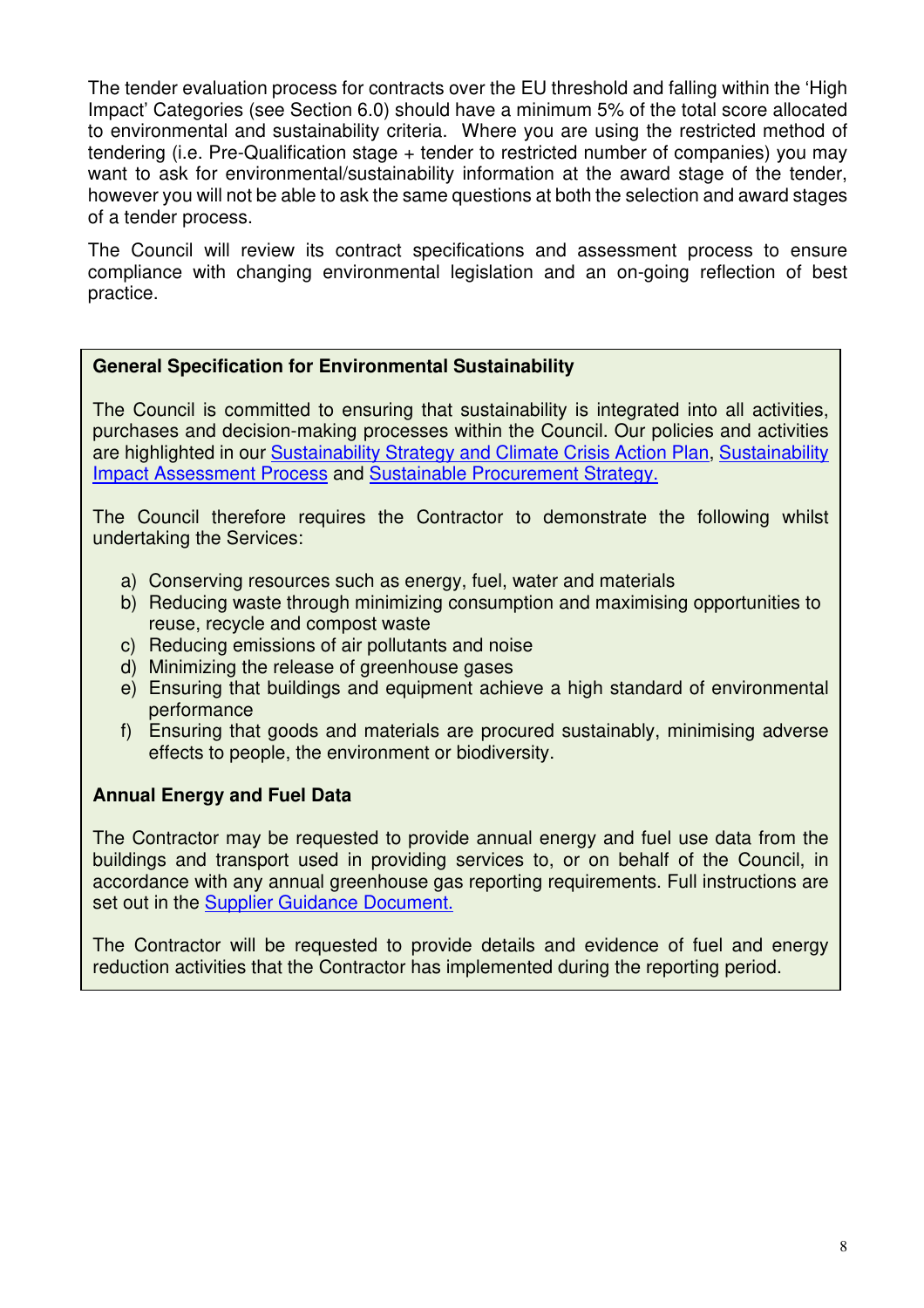#### **To apply the principles of sustainable procurement in your specification, you can:**

- Use transparent criteria that are specific and objectively quantifiable.
- Specify in terms of performance or functional requirements, which can include environmental aspects. Focus on the outcome or functionality desired (e.g. reduced emissions) and give suppliers the opportunity to be innovative and to suggest the most environmentally preferable solutions, and to find the most cost-effective ways of meeting environmental objectives.
- Ensure that environmental performance criteria are included as they relate to the contract subject area and technical specification (performance based or functional).
- Include environmental considerations in the contact performance clauses, for instance in the transport, waste disposal and staff training and competency sections.
- Specify the primary materials to be used (e.g. must use recycled or recyclable materials) and how they are produced (e.g. use of organic ingredients).
- Include environmental issues within best value for money considerations or 'economically most advantageous tender'.
- Ask for Eco-label or Environmental Management System standards but cannot ask for a specific eco-labels or system. Instead set the level of certification you wish to achieve and ask for this "or equivalent".
- Exclude companies that have acted against environmental legislation or regulation.
- Exclude companies based on track record if they failed to meet their environmental requirements on previous contracts.
- Select suppliers and set environmental criteria based on environmental technical competence.
- Define the subject matter of a contract in relation to environmental issues but can't ask for anything which doesn't relate to the contract. – explain
- Reward exceptional performance. For example, you might set a minimum standard carbon emission of vehicles. If the tenderer goes even further than that standard they could be awarded extra points.
- Assess suppliers based on their recognition of the main social and environmental risks involved with their service and how they have identified adequate measures to manage them.

#### **5.2 Working with suppliers**

The Council will promote the implementation of this policy, and any other environmental and social considerations, throughout the contract management and monitoring process. We will encourage contractors to improve sustainability performance by:

- Setting targets and performance indicators related to sustainable purchasing objectives to enable them to achieve continual environmental improvement.
- Encouraging and recognising innovation in reducing environmental and social impacts.
- Encouraging suppliers to explore alternative, more sustainable products and services.
- Considering the introduction of incentive systems to ensure objectives of the Council are met, even where it is not in the financial interests of the contractor.
- Undertaking a Sustainability Impact Assessment where large purchases or additions to the service are made.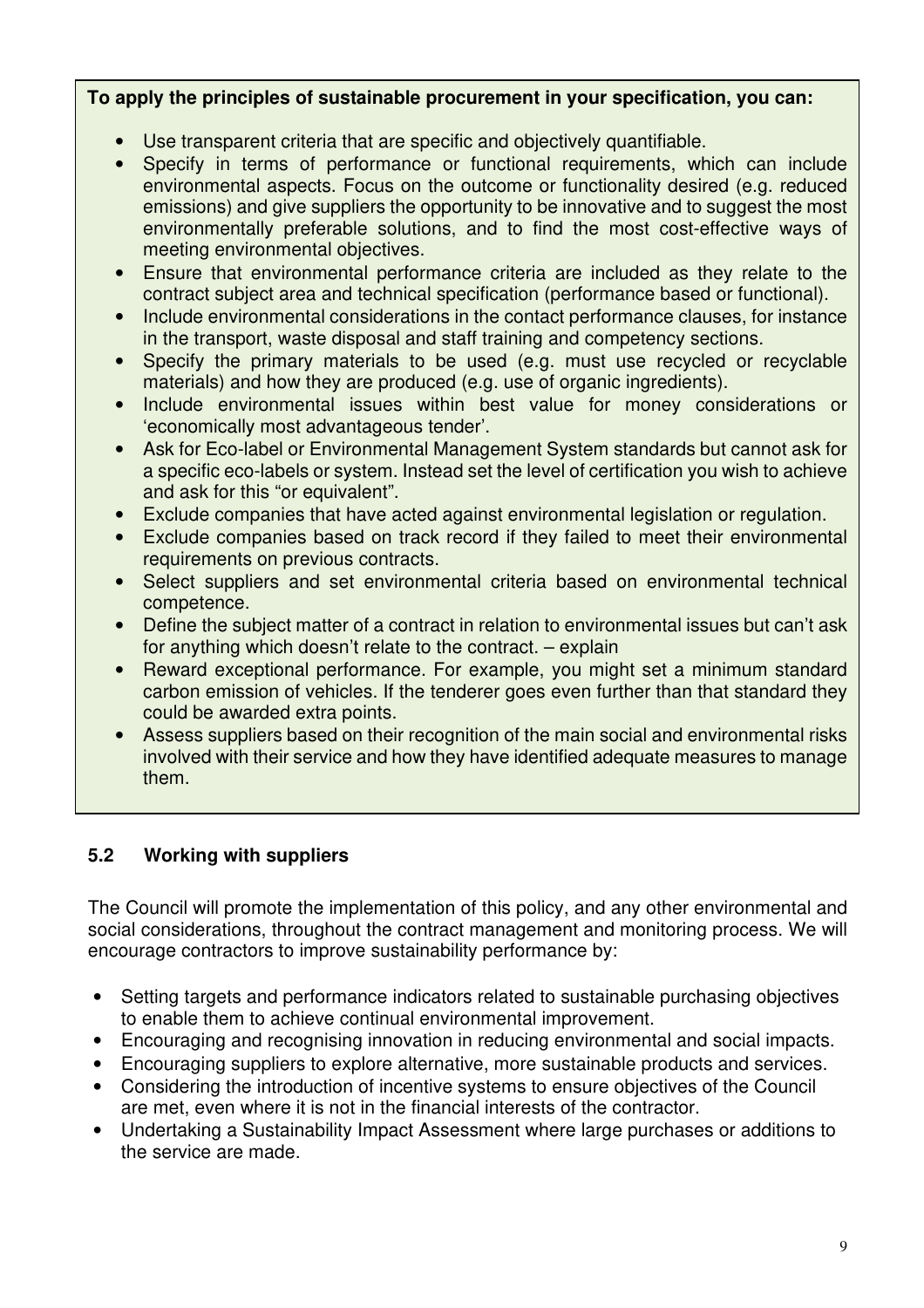## **APPENDIX 1: SUSTAINABLE PROCUREMENT SPECIFICATIONS**

The Council have initiated a range of positive actions with regards to sustainable procurement which are highlighted below. Sustainable procurement demands gradual and continuous improvements and aiming for best practice is the most effective way to ensure progress.

The following sections provide guidance for staff purchasing items and highlights the criteria which should be applied to each category of purchase and contract.

Our large service contacts are associated with the greatest impacts. Improvements will need to be voluntary until specifications, designed to reduce these impacts, are incorporated to the tendering processes.

#### **Quick Links:**

(Hold down the control button to access quick links)

**Appliances Batteries** Catering Service Cleaning Services and Products **Computing** Construction, Building Maintenance and Repairs **Furniture** Herbicides, Pesticides and grounds maintenance chemicals **Horticulture Lighting** Mobile Phones Paper, Paper Products and Printed Materials Pest Control **Plastics** Promotional Items **Stationary** Utilities – Energy and Water Vehicles and Transport Waste and Recycling Wood and Timber

#### **1. Appliances**

Problem: The Council purchases appliances such as fridges, freezers, ovens and cookers for our housing properties, offices and public buildings. These consume significant amounts of energy and/or water throughout their lifetime and use resources in their manufacture and transport. Investing in energy efficient products makes financial and environmental sense in the long-term as the energy savings pay for the higher initial outlay.

#### The Council will:

 Purchase fridge and freezers that are rated A++. An average A++ rated fridge provides an extra £14 saving/per year in electricity compared to an A-rated product.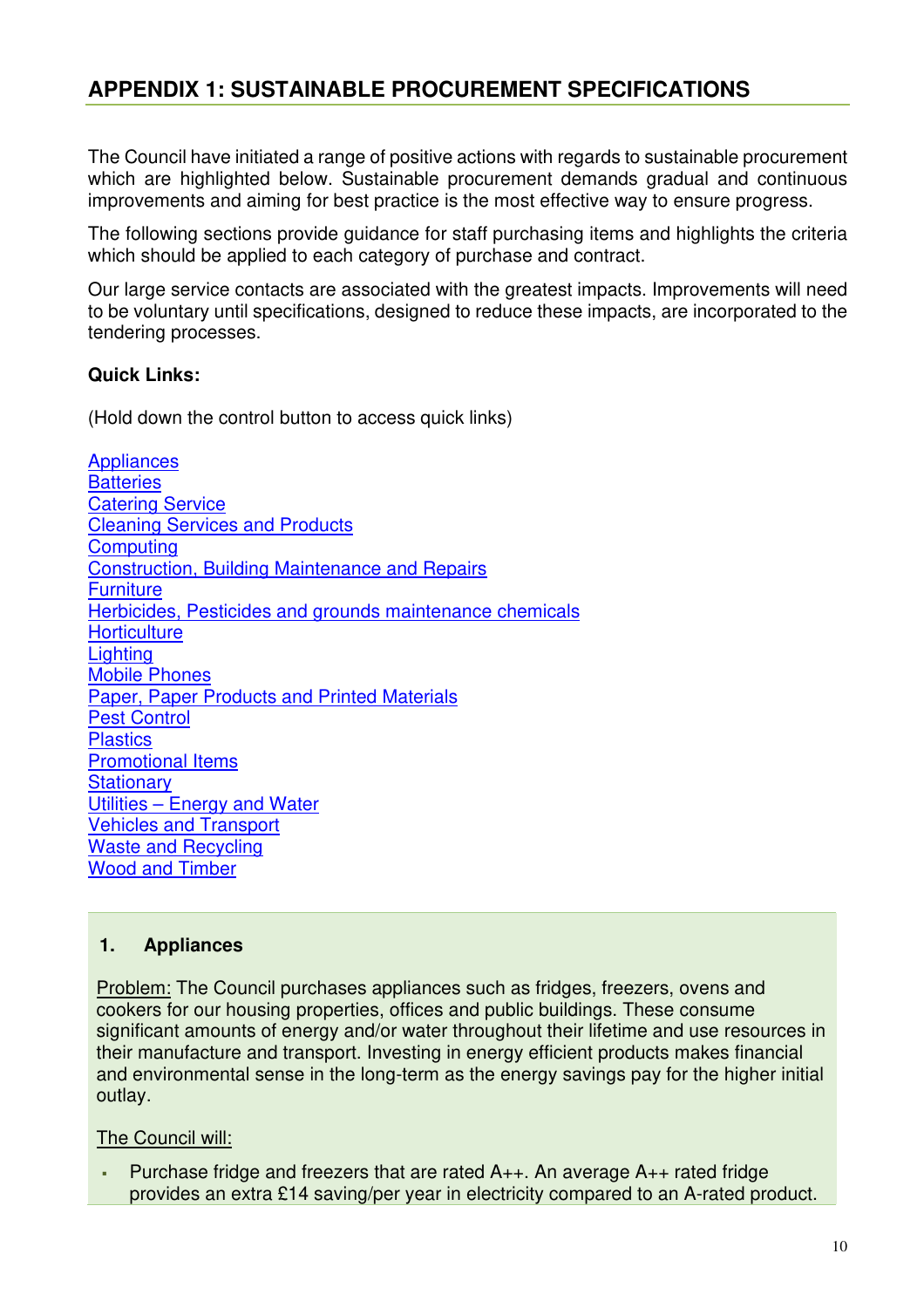All other appliances purchased (e.g. cookers, ovens and dishwashers) will be Arated or higher. A-rated products have a much lower energy consumption that saves money over the long term.

#### **2. Batteries**

Problem: Batteries are an inefficient way to use energy, using 50 times as much energy in their production as they give out. Batteries contain heavy metals such as: lead, cadmium and mercury. These are toxic to human health and must be disposed of through dedicated battery collection points, to ensure these materials don't escape into the soil or air and affect human and wildlife health.

The Council will:

- Avoid using products which rely on batteries. Preference will be given to rechargeable products, solar or mains power wherever possible
- Safely dispose of batteries using recycling facilities provided in the District Offices, local shops or via Building Services.
- Explore solar charging as an option for our outdoor power needs, such as street bins and lighting.

#### **3. Catering Services**

Problem: The Council provides hot and cold drinks at Council offices, buys in refreshments for meetings and events. In 2018/19 we spent over £12,400 on catering services. We also provide catering services to the public from our buildings such as the leisure centres and museums, through third party agreements and contracts. The direct and indirect impacts of this include water and chemical use in the food production, possible social impacts to those people producing the food, emissions and fuel use in transportation, materials used in packaging and waste production.

- Actively seek opportunities to reduce waste from our existing refreshment and catering suppliers. New refreshment and catering contracts will be required to demonstrate comprehensive plans to reduce the use of single-use, non-recyclable items such as cutlery, trays, cups and films, as well as food and packaging waste.
- Require catering suppliers to increase provision of healthy, organic, vegetarian, vegan, fair-trade, British and seasonal products and options. Menus should be designed to reflect the natural growing season for the UK. In line with the Committee on Climate Change Report, we will ensure that we are able to provide fully plantbased meals via all our catering options.
- Prohibit the direct use of eggs, including liquid and powdered, which are sourced from suppliers who use cages. All forms of eggs directly used should be free range.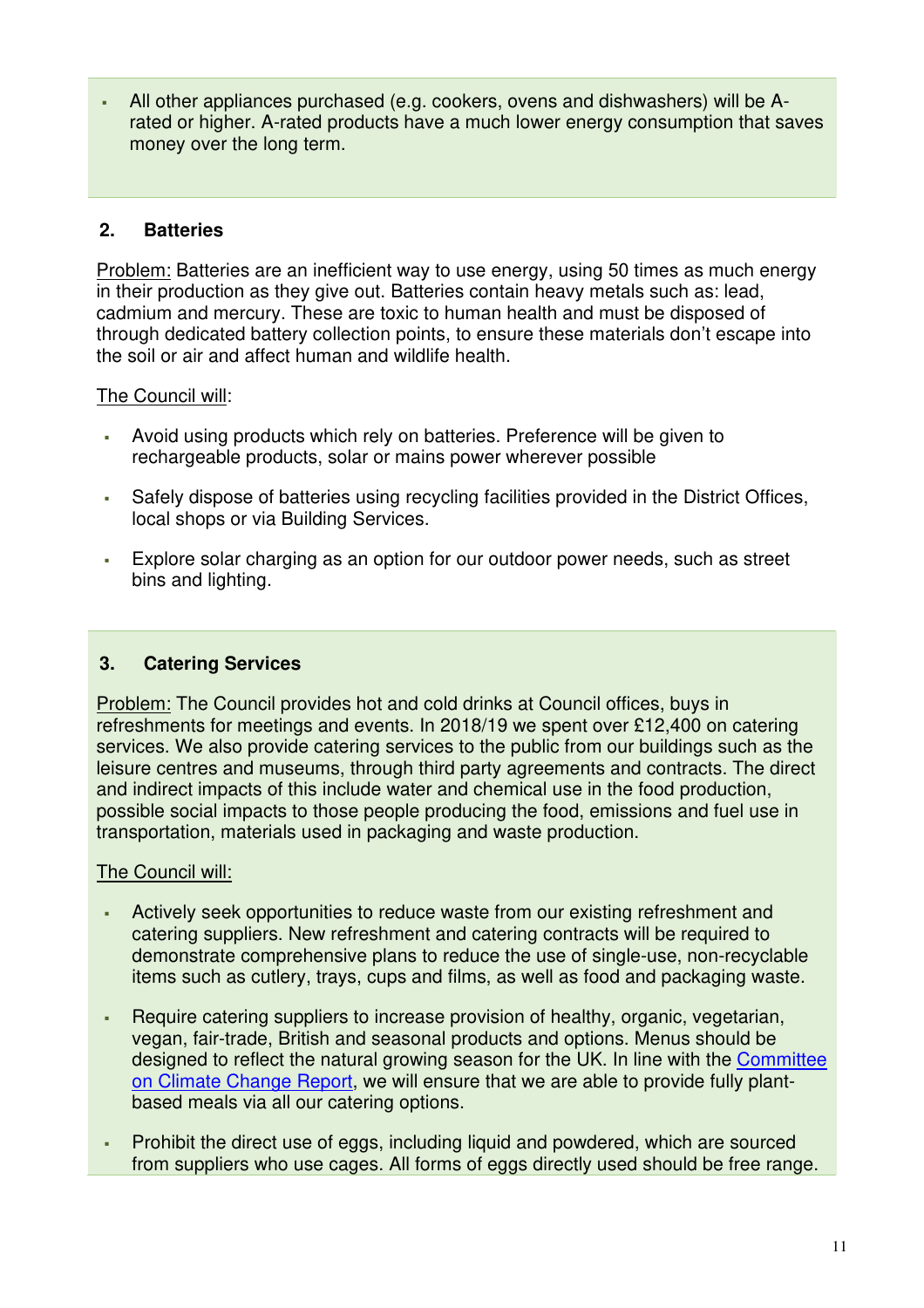- Require meat and dairy food products to meet and accreditation or quality standard equivalent to RSPCA Freedom Food.
- Prohibit the direct use of palm oil unless it is from a sustainably supplied source. Where possible we aim to avoid products that do not use sustainably sourced palm oil.
- Only provide fair-trade tea and coffee across our buildings and services.
- Work towards a goal of eliminating our use of single-use plastic items. Disposable cups are only to be used for visitors where there are no alternatives available. Instead we provide water jugs and glasses at meetings.
- Make available recycling facilities for food, paper, cans and plastic bottles and containers for meetings and events where catering is provided.

#### **4. Cleaning Services and Products**

Problem: Choosing cleaning products which will both clean and minimise the impact on the environment is challenging as many products on the market contain toxic or hazardous chemicals. Cleaning products such as detergents, sanitary cleaners, dishwasher detergents and handwashing, often contain agents that are classified as harmful to human health. This can impact on the occupational health of cleaners and staff. When used in the wrong way these chemicals can reach the natural environment where they have a hazardous effect on aquatic life. Phosphates can get into rivers and cause algae which deprive the water of oxygen and can kill aquatic life. Optical brighteners, synthetic perfumes and colourings –are slow to biodegrade and can be toxic to aquatic and animal life. Disposable products and packaging can also lead to unnecessary waste.

The Council have contracts for the cleaning of offices, public buildings and streets. We also purchase products for staff use include handwashing and sanitization. In 2018/19 we spent £5,378 on cleaning products.

- Require our cleaning contractors to use products that are phosphate-free and carry the European Ecolabel (or equivalent) and that the ingredients of all products supplied meet the biodegradability conditions outlined in the EU Detergents Regulation 648/2004. Bidders will be asked to supply a list of the products that will be used, together with proof of compliance with the above specifications. At the end of every year we will request a balance sheet to be submitted by the contractor indicating the name and quantity of the cleaning products used during the term.
- Insist that products are free of EDTA (ethylene-diamine-tetra-acetate), NTA (nitrilotriacetic acid), optical brighteners, chlorine bleaches, synthetic perfumes or colours, VOCs (Volatile Organic Compounds), paradichlorobenzene or APEs (alkyl phenol ethoxylates).
- Ask contractors to reduce the use of some products unless necessary. Several products typically used in cleaning services are often used too frequently or may even be unnecessary from a hygiene perspective. These products include toilet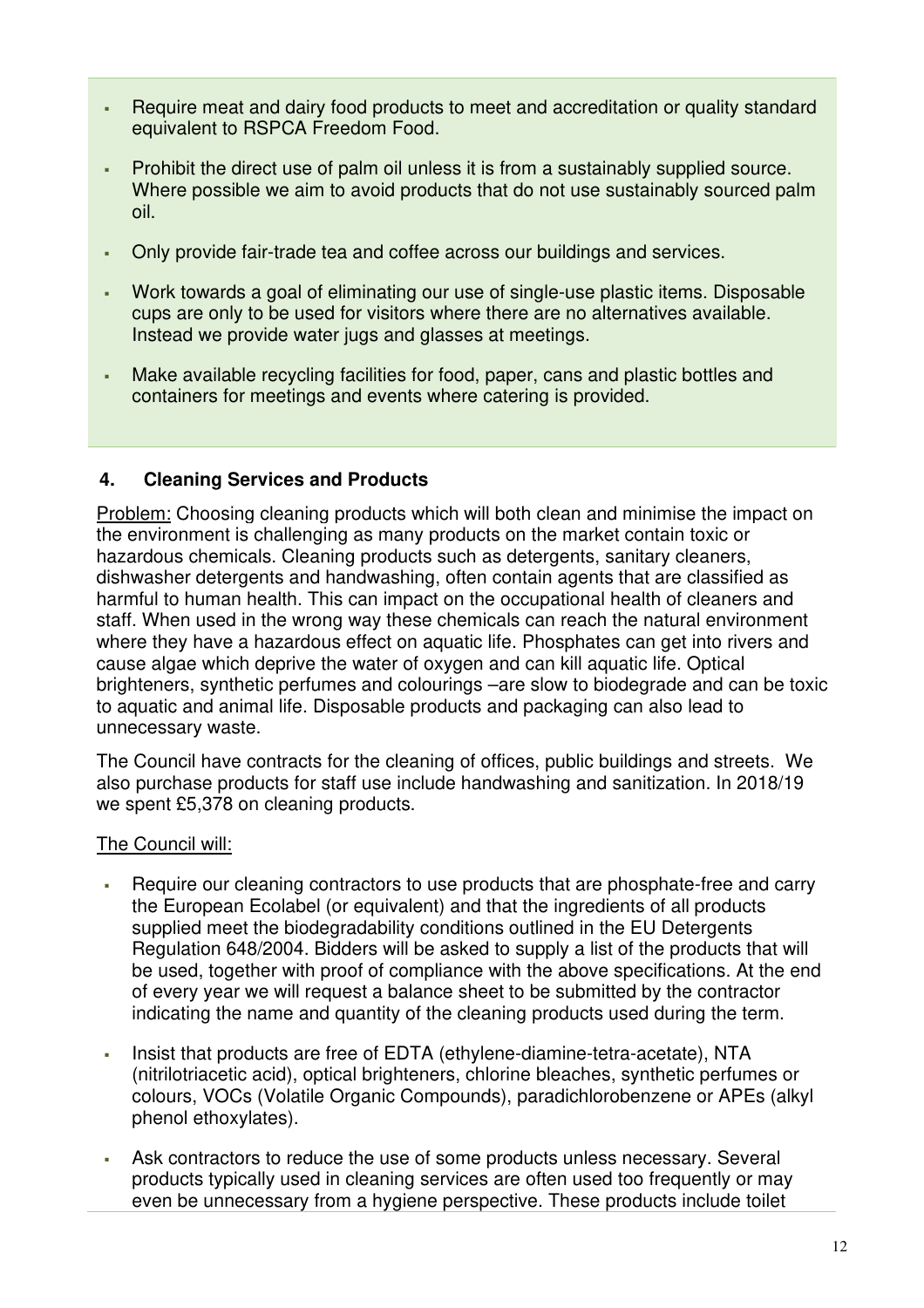bowl freshener, cistern additives, deodorising blocks for urinals, air fresheners, chemical drain cleaners, floor finish based on water insoluble polymers, disinfectants, aerosol cans and propellants.

- Encourage contractors to use chemical free cleaning methods such as micro-fibre cloths, instead of chemical cleaners where health and hygiene is not compromised. Microfibre cloths are very low cost and last years through machine washing, while a 500ml general all-purpose cleaner can cost £2-£5 litre).
- Ask contractors to demonstrate their capacity to carry out the service in an environmentally sound manner. This should include evidence of the regular training of staff on health, safety and environmental aspects of cleaning activities, together with specific environmental management measures which are routinely applied in cleaning contracts.
- Require contractors to use energy efficient and bagless vacuum cleaners or other mechanical equipment where possible to minimise waste.
- Require street cleansing contractors to demonstrate minimisation of water consumption such as grey water recycling.

#### **5. Computing**

Problem: The Council provide IT equipment such as laptops and monitors to around 420 staff. We also purchase networking kit and servers. Departments are required to justify their need for IT equipment by presenting a Business Case to the IT department. IT makes our lives easier and positively it helps us to reduce paper and emissions as we can transport documents and hold meetings online. The negative impacts include resource use, use of rare materials often obtained through in conflict, waste of old equipment including toxic materials such as lead in CRT screens, mercury in LCD screens, copper and lead in circuitry, and cadmium, lead and lead in batteries. All electronic IT equipment should be safely disposed of to prevent escape of these elements to the environment.

- Purchase laptops that meet the highest energy-efficiency class available for the product category at that time. Currently our equipment meets the Energy Star 6.1, EPEAT Gold criteria. The packaging of this equipment is made from mushroom sources.
- Extend warranties for computers to 4 years to increase the working life of electronic equipment.
- Wherever possible, offer unwanted equipment to local non-profit organisations via (contact the Sustainability Projects Officer for assistance).
- Dispose of any remaining equipment safely according to the Waste Electronic and Electrical Equipment Regulations.
- Not use screen savers and have enabled automatic power-off functions.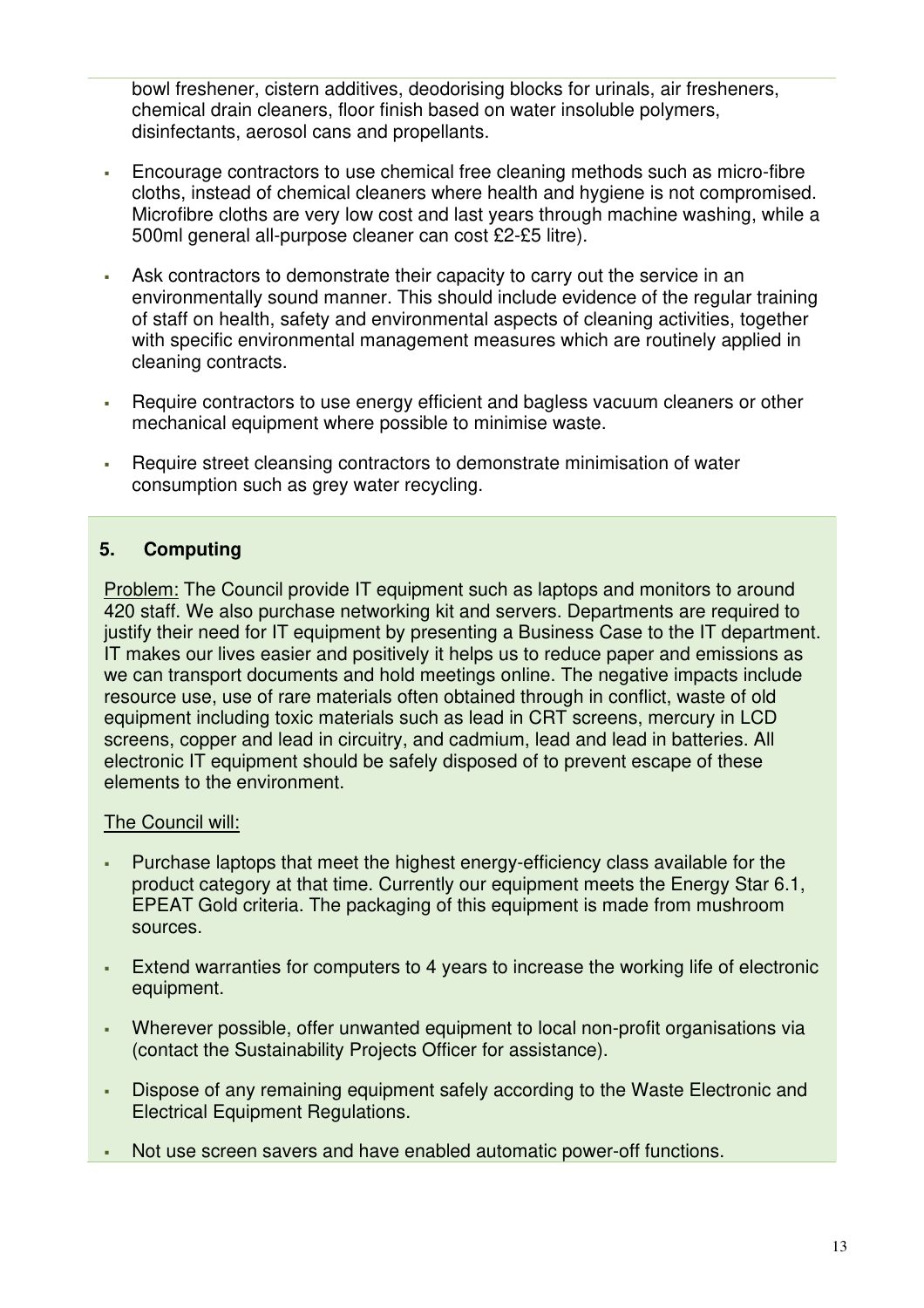Ensure that all IT equipment purchases adhere to the Council's Conflict Mineral Policy.

#### **6. Construction, Building Maintenance, Refurbishment and Repairs**

Problem: The construction industry has a major impact on the environment through the use of land, materials and the on-going environmental impact of the building's use. The construction and building maintenance function of the Council has been identified to be a high-risk area both environmentally and financially. This is compounded by the fact that the Council works with a number of contractors at any one time. Having a clear Sustainable Construction standard will help Council staff to define the core approach required from all contractors, and thus ensure a level playing field.

Any specialist project management, architectural or construction companies involved in large Council construction projects are equally responsible for applying the requirements of this, and our Sustainable Construction Policy (at the time of writing this is in development).

There may be are interest-free finance schemes available which can fund measures that reduce energy and carbon emissions in the longer-term. For further details speak to the Sustainability Projects Officer. The Council also has an Invest to save fund to allow measures that bring a longer-term saving, to be progressed.

- Ensure that high energy efficiency standards for heating, cooling, ventilation and hot water systems and electronic devices are integrated at the design stage. Currently we strive to achieve, as a minimum, an equivalent of either Building Research Establishment Environmental Assessment Method (BREEAM) of 'Very Good' for non-residential developments and a minimum of BRE Home Quality Mark 3 for residential units. Residential units will be built to a minimum EPC of B.
- Incorporate passive design principles to minimise the need for lighting, heating and cooling.
- Reduce overall water consumption through the installation of high-end water saving technologies such as rainwater harvesting and grey water use. We prohibit the purchase of water fed urinals and single flush toilets.
- Incorporate on-site renewable and low carbon technologies such as Combined Heat and Power (CHP), Solar Photovoltaic, Solar Thermal, Biomass, Ground Source Heat Pumps and Air Source Heat Pumps, to significantly reduce the need for fossil fuels.
- Include energy monitoring & targeting systems in all new non-residential buildings over a certain size.
- Consider the environmental profile of construction materials. Preference will be given to materials that are sustainably produced, recycled, non-toxic, low maintenance and have a long lifespan, over those which are cheaper or more desirable.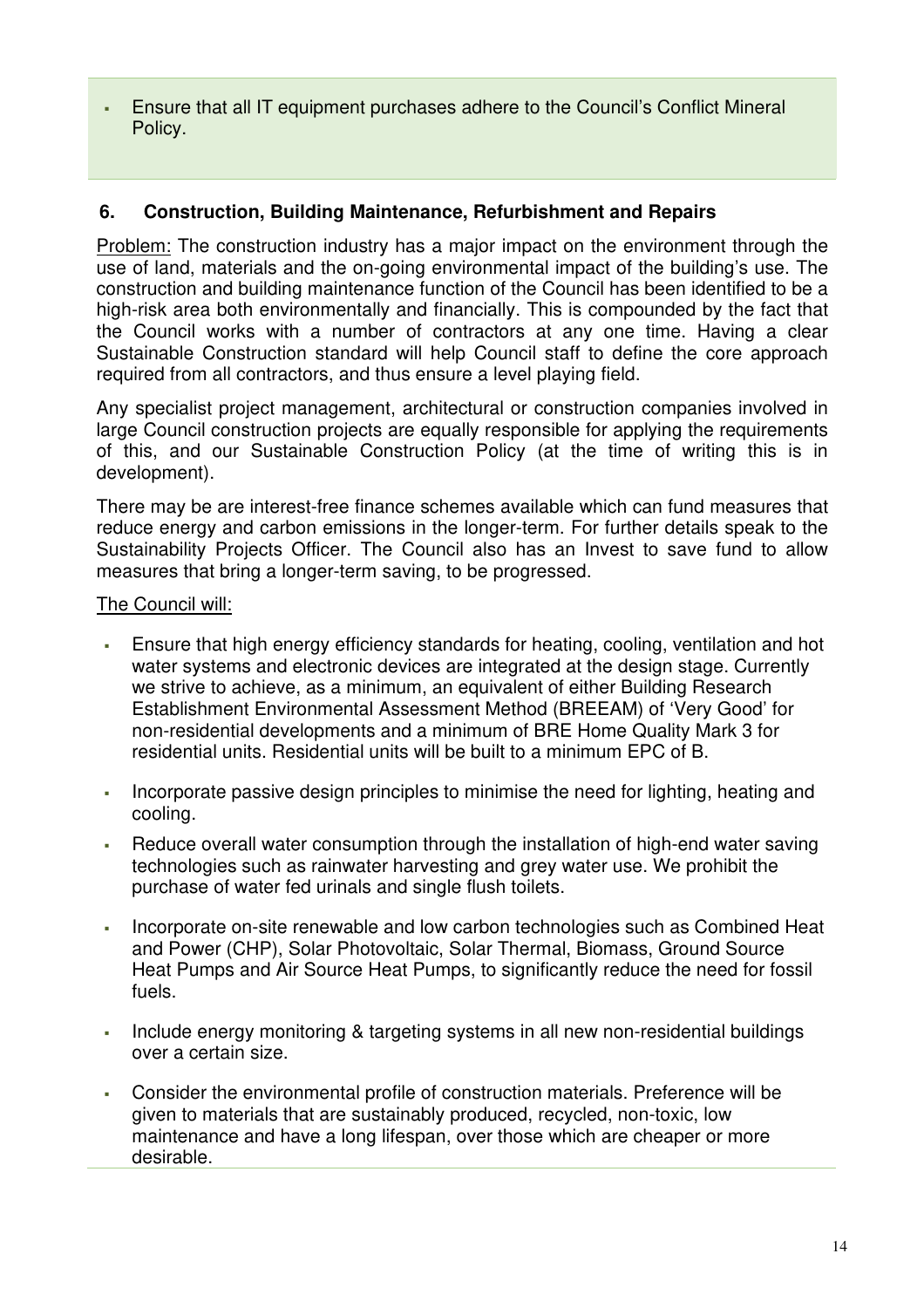- Minimise the amount of waste sent to landfill during construction, demolition and ongoing usage through efficient use of materials, reuse and recycling. Site Waste Management Plans must be completed for each site and measures implemented to reduce waste sent to landfill. We will encourage contractors to recycle at least 85% of construction waste.
- Always carry out works in line with the 'Considerate Construction Scheme'.

*See also: Wood and Timber* 

#### **7. Furniture**

Problem: In 2018/19 we spent over £6,000 on furniture. Furniture uses natural resources such as wood, MDF and plywood which can contribute to deforestation and use energy in their manufacture. In addition, they use chemicals for glues, colouring, varnishing and protecting the finished product. The manufacture of furniture, and ongoing use of furniture can release toxic chemicals, such as VOCs (volatile organic compounds) such as formaldehyde and PFCs (perfluorochemicals), into outdoor and indoor air affecting air quality.

#### The Council will:

- Check the availability of spare furniture in the Council (contact Building Services), and refurbish existing furniture, before purchasing any new furniture. Try: http://gorestorerepair.co.uk/go-restore-locations/st-albans/ or http://www.ecomaster.co.uk/furniture-repair
- Offer unwanted furniture to other departments or buildings for use, stored for future use, offered to staff or offered to schools, community groups and charities through our own contacts or through local reuse networks such as Freecycle and Furniture Reuse Network. (contact Sustainability Officer).
- Aim to purchase furniture from local businesses and those that use UK sourced, or recycled materials.
- Seek furniture which is certified as sustainable (e.g. Greenguard) and/or made from sustainable materials such as bamboo. Bamboo is extremely eco-friendly because it is fast growing making it easily harvestable; it also releases 35% more oxygen than forest trees; and is extremely durable and strong.
- Whilst uncommon in office furniture, not purchase building materials or furniture made from hardwoods unless they are certified as being from a sustainably managed source.
- Not purchase furniture which has been treated with hazardous materials such as pentachloro-phenol, lyndane or tributyltin-oxide.

*See also: Wood and Timber*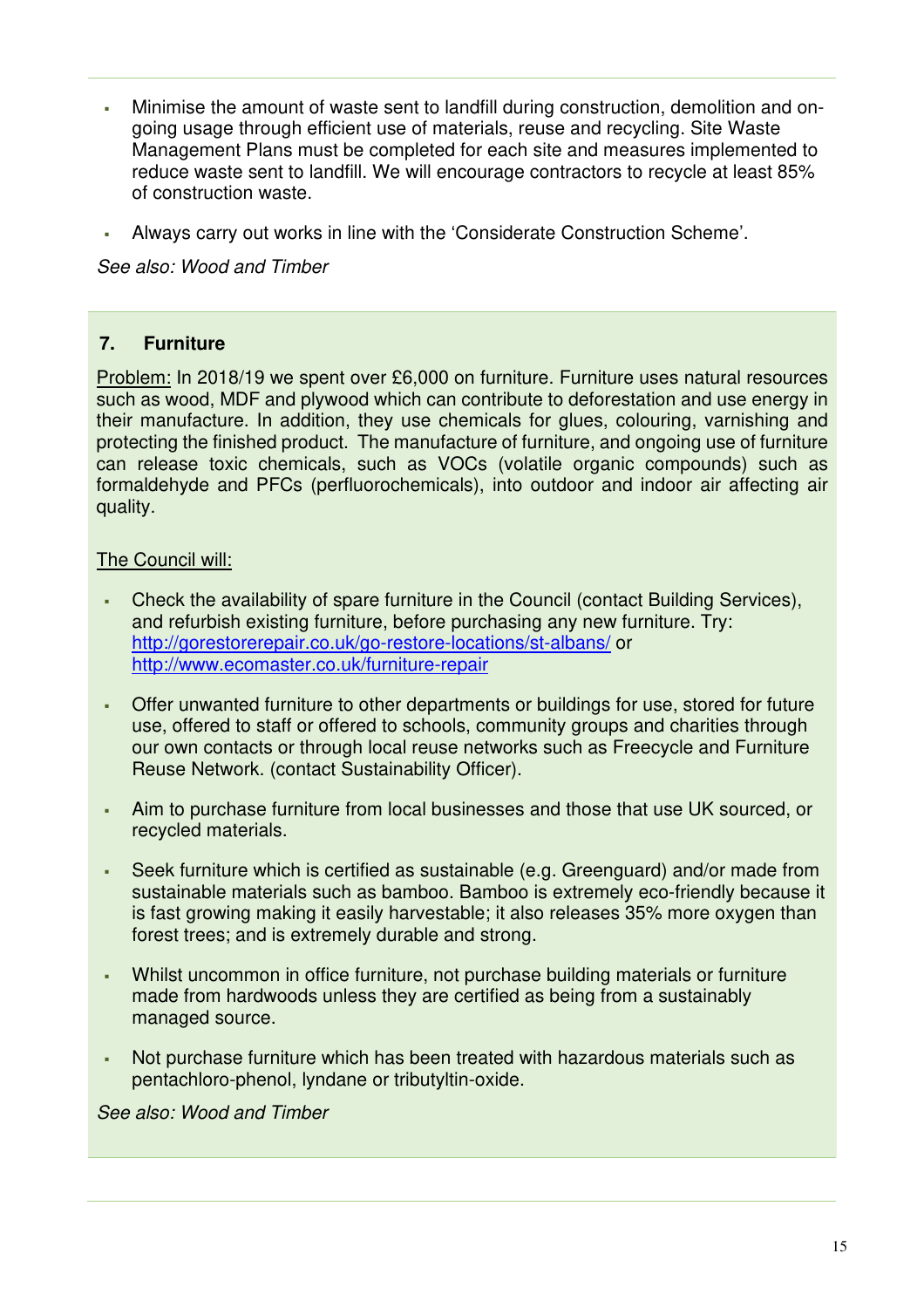#### **8. Herbicides, Pesticides and grounds maintenance chemicals**

Problem: The Council's service providers use herbicides when maintaining housing parks, greenspaces, housing and leisure sites to prevent the invasion of plants to public spaces and walkways. We spent around £65,000 on weed control during 2018/19.

Most herbicides and pesticides are toxic to humans and wildlife, especially when washed by rainwater into rivers, streams and underground waterways. This pollution can be fatal to aquatic life and insects. It can also impact drinking water. Herbicides and pesticides in the environment originate from four main sources; agriculture, railway embankment spraying, local authority use and domestic homes and gardens.

The Green Flag Awards states that "in the interests of protecting the health of users and staff on the site, pesticides and chemical fertilisers should not be used. Minimal use may be acceptable as part of an Integrated Pest Management strategy and a full explanation is given [in the guidance]."

#### The Council will:

- Follow the lead of other countries (e.g. Holland and France), and local authorities (e.g. Croydon, Hammersmith and Fulham), who have committed to ending the use of chemicals in parks management. We will request our existing contractor eliminates use of chemicals in district parks unless there is a particular need, for example in the case of Japanese Knotweed or other invasive species.
- Require the Grounds Maintenance contractor to take targeted action to achieve annual reductions in the quantity of herbicides and pesticides used. Contractors may use specialist systems to target herbicide application (i.e. infra-red systems) and will be encouraged to use biological controls and naturally occurring pesticides and fungicides wherever possible.
- Allow and accept some weed growth in allocated places as this can provide numerous benefits for wildlife and pollution control.
- Only permit herbicides with the prior approval of the Council where there is deemed to be no appropriate alternative. Systematic herbicides, which act through contact, are preferred for environmental reasons as they break down before they reach watercourses. Pesticides on the UK Red List and EU Black and Grey lists of hazardous substances should not be used.
- Discourage weeds through preventative techniques e.g. weed-free substrates and weed control barriers for paved areas; fallowing, weed-control barriers, and mulches for planted areas and around new trees; and fallowing and using weed-free seed or turves of a suitable seed mix for fine turf.
- Require contractors responsible for pest control to demonstrate their commitment to reducing chemical use and alternative techniques such as thermal, mechanical or biological treatments.

#### **9. Horticulture and grounds maintenance**

Problem: The Council's Ground's Maintenance contractor is responsible for maintaining the local parks and green spaces, off-road cycle trails, cemeteries, closed churchyards and land around Council Housing. The impacts associated with horticulture and grounds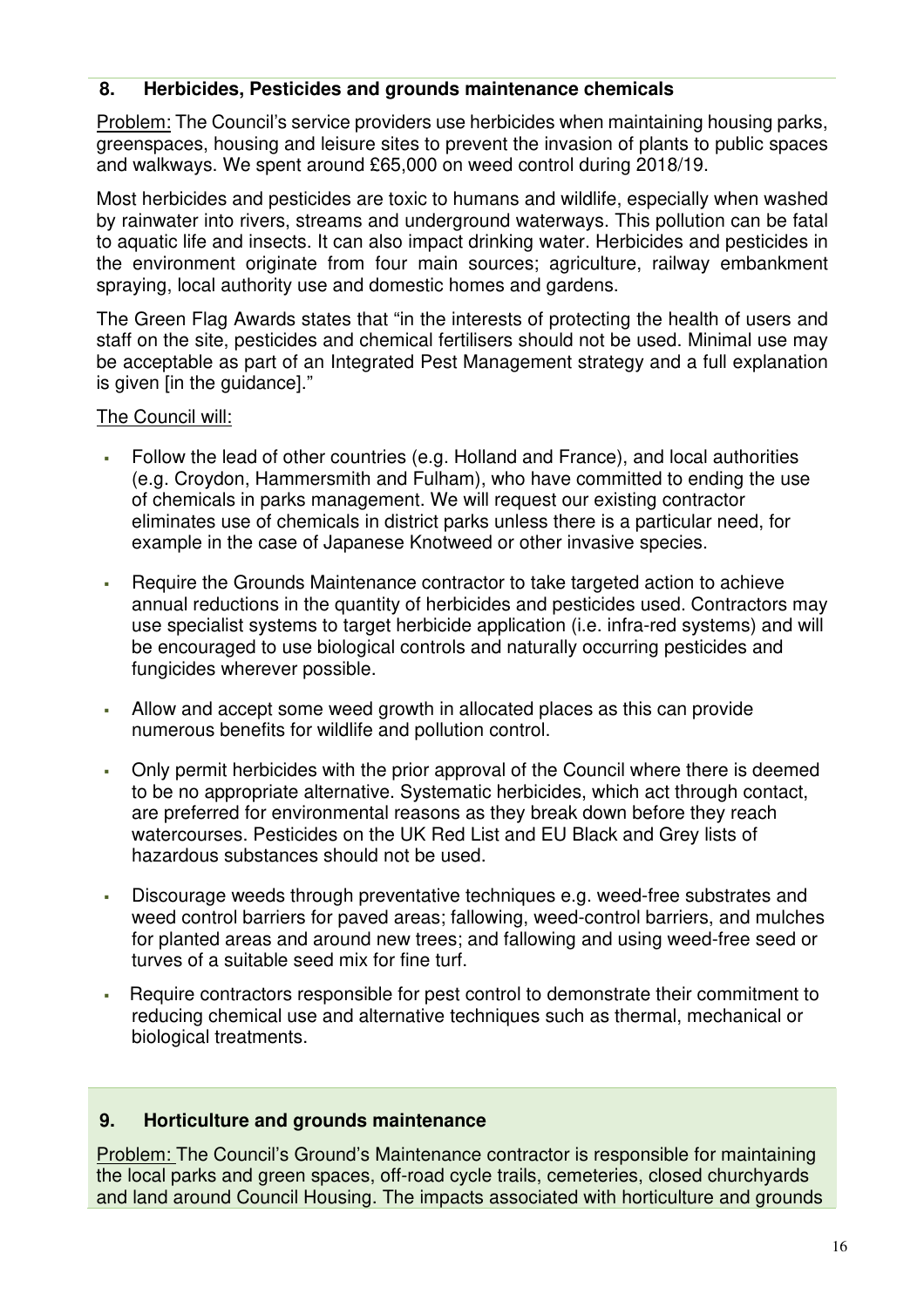maintenance include chemical use, destruction of peat big habitats, ecological impacts from replacing natural areas with ornamental plants of low wildlife benefit, impacts from the production of ornamental plants, noise and fuel use from machinery and transportation around the district.

#### The Council will

- Require contractors to demonstrate ongoing reductions in fuel used for transport and machinery.
- Require all plants we procure to be UK sown/grown, or where not possible to be procured from a nursery with "plant healthy" certification.
- Compost all green waste for use on Council greenspaces and allotment sites.
- Select permanent, native, bee-friendly plantings to replace seasonal planting wherever possible and appropriate.
- Plants should be delivered in biodegradable containers or the pots must be reused or returned to the supplier.
- Use low noise, low emission and low consumption machinery and work towards phasing out fossil fuels entirely in the longer-term.
- Use, wherever possible, non-potable water, install efficient irrigation systems, and apply different measures to reduce water use such as mulching, plant arrangements due to their water needs,
- Incorporate climate change adaptation measures across the service (i.e. use of drought and flood resistant plants). We will be trialling the use of year-round sustainable perennial plantings with a view to extending this to roundabouts and parks if successful.
- Prohibit the direct use of peat or peat-based products. The exception to this is where there is peat content in purchased plants. Peat bogs provide a unique and wildlife rich habitat. They are also amongst the most damaged and threatened habitats.
- Lubricant oils should be biodegradable and non-toxic.
- Grazing regimes can be encouraged as an alternative to cutting where viable.

*See also Herbicides and Pesticides; Wood and Timber.* 

#### **10. Lighting**

Problem: LED lightbulbs are the most energy efficient bulbs available, using 90% less energy than traditional incandescent bulbs. They also last 8 times as long as a regular light bulb and are much cheaper over the whole lifetime despite higher initial cost. Investing in the highest efficiency lighting makes financial sense in the long term. By contrast, Compact Fluorescent Lamps (CFLs) use 60%-80% less energy than incandescent bulbs, while halogens use 20-30% less.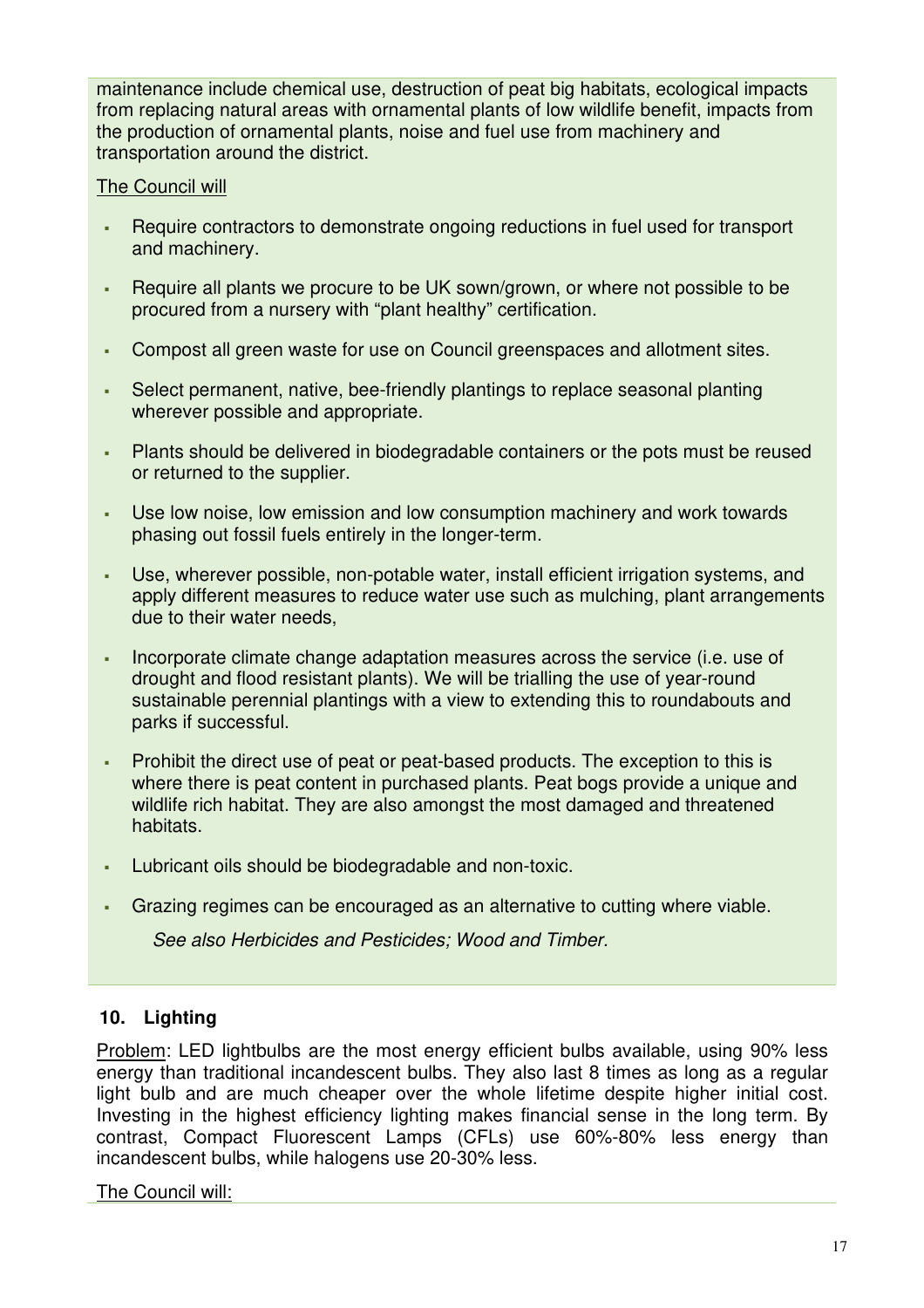- Install LED lighting (or better if it exists), as standard to all new buildings, refurbishments or when existing fittings reach their end of life.
- Prohibit the purchase of incandescent light bulbs unless there is absolutely no other alternative.
- Install sensors wherever possible to reduce energy consumption and minimise wastage by occupants.
- Use lighting controls to further reduce energy consumption and encourage the use of dimmable ballasts where circumstances allow
- Offer working bulbs to other building and where disposal is necessary, we will dispose of lighting as per hazardous waste guidelines.
- Investigate options to use solar powered Christmas lighting during seasonal celebrations.

#### **11. Mobile phones**

The Problem: As a Council we contract out the supply and maintenance of approximately 300 mobile phones for staff every year. The two main areas of environmental significance for mobile phones concern their batteries and short life-span. Mobile phone technology is continually advancing, meaning that phones, along with their accessories, become outdated very quickly, creating large volumes of waste.

Mobile phones contain hazardous metals and chemicals such as arsenic, beryllium, cadmium, copper, lead, nickel, zinc and volatile organic compounds, which can contaminate soil, watercourse and groundwater from processing or incorrect disposal. These substances are harmful to human health and aquatic life if not disposed of properly. Furthermore, these chemicals are often sourced from areas of conflict.

#### The Council will:

- Take back used phones at the end of their life so that the data can be wiped, and the phones recycled.
- Over the next few years, explore options in future to allow the safe use of personal mobile phones for work purposes. This will significantly reduce the number of phones used by Council staff but has impacts on the IT team's time as they would need to deal with different phone issues and security.

*See also Computing* 

#### **12. Paper, Paper Products and Printing**

The Problem: The impacts associated with paper consumption include habitat destruction and resultant loss of biodiversity (from virgin wood pulp), chemical use, energy and water use, with associated emissions, during paper production, emissions and fuel use during transportation and waste production at the end of life.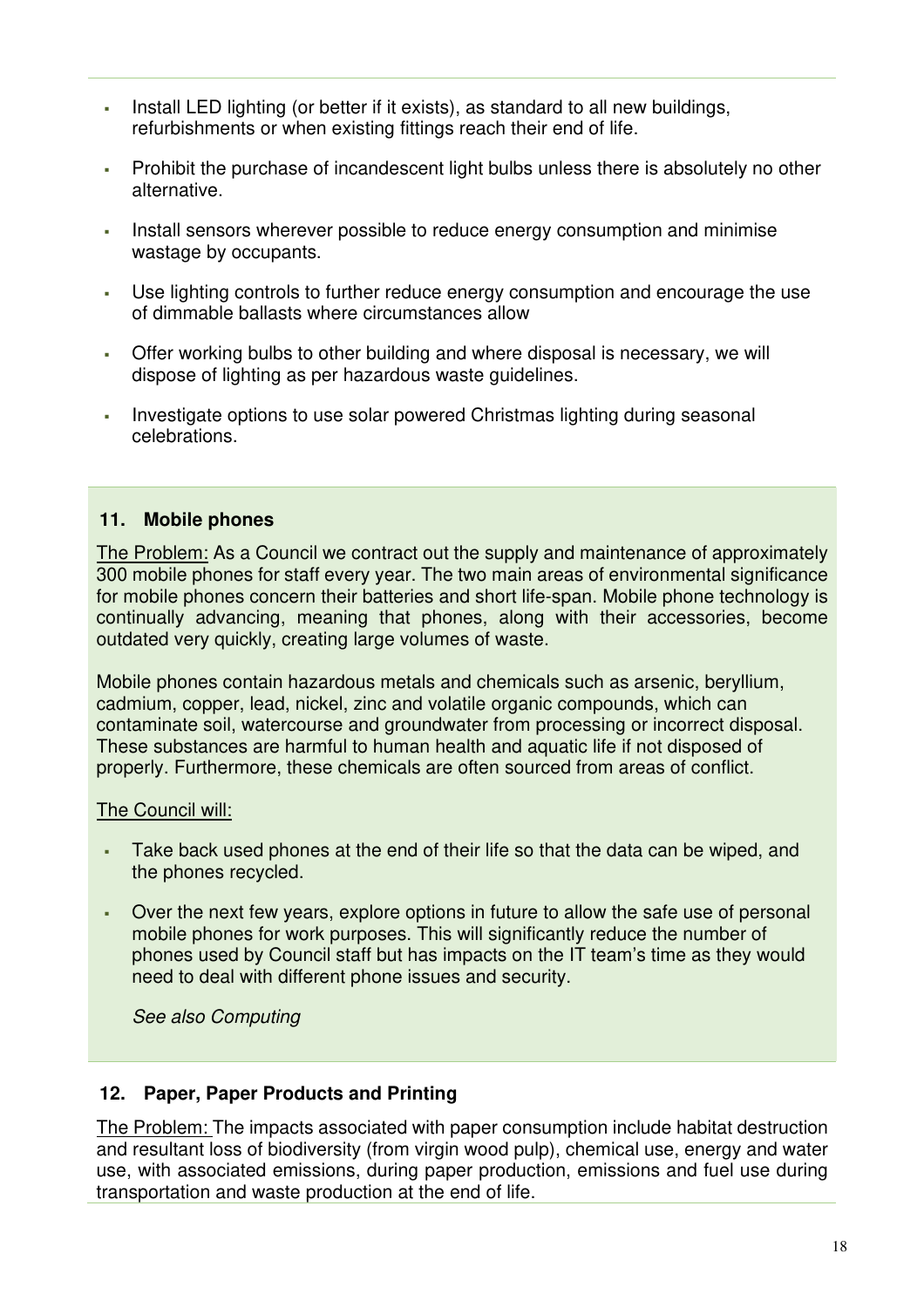It takes a lot of energy, water and chemicals to produce paper. This can create pollution. The bleaching process used to whiten paper, often uses chlorine gas and produces dioxins which can pollute water. There are now different processes available, which use oxygen, hydrogen, sodium peroxide, soap or more efficient pulping techniques and eliminate the need to use chlorine bleach.

Some virgin paper is produced from timber grown on intensively managed, single species plantations, which require high levels of chemical fertilizers and pesticides to maintain growth. These methods can lead to loss of topsoil, lowering of the water table and loss of biodiversity.

Whilst we have significantly reduced paper use across our services over the past 10 years by moving to electronic systems, we still directly purchase around 13 tonnes of paper per year. This figure excludes outsourced printing and postage such as the Council Tax mailing or Community News publication. Whilst we do not have access to weights of these mailings, we spent £145k on external printing last year so this represents a significant amount of both paper and ink. In total we spent around £279,000 on paper, printing and reprographics in 2018/19.

- Only purchase 100% white recycled paper (80gsm) for printing, letterheads and photocopying.
- Only order paper products which are Forest Stewardship Council (FSC) or Programme for the Endorsement of Forest Certification (PEFC) certified as this demonstrates the legality of the virgin pulp element. This ensures that that our consumption is not causing unintended consequences to the natural environment or breaking the law. Paper may additionally have the Euro Ecoloabels or Der Blauer Engel certificates.
- Only order chlorine-free, uncoated paper. Silk, matt and gloss are not ordered by the print room as these have additional impact during production and recycling processes.
- Seek environmentally friendly external printers who can offer competitive prices for printing on recycled paper. Currently the cost to print on recycled paper can be as much as 50% higher. Our objective is that all paper-based publicity materials and documents, printed externally, should have a minimum recycled content of 75%. The non-recycled component should be from FSC or PEFC approved sources. They will also be as thin as possible. All public and printed documents should be labelled to clearly show the level of recycled content wherever possible.
- Work towards gathering data from external printers on quantities of paper used.
- Avoid using new plastic or padded envelopes wherever possible. Cardboard envelopes can be a better alternative.
- Continue to implement our Working Paperless campaign to encourage staff to use their laptops instead of printing.
- Provide paper and cardboard recycling throughout the offices. Council employees and Members are encouraged to view, send and store information electronically instead of using printed materials. Confidential waste is also sent for recycling.
- Specify paper disposables such as toilet paper and hand towels that are made from 100% recycled fibres.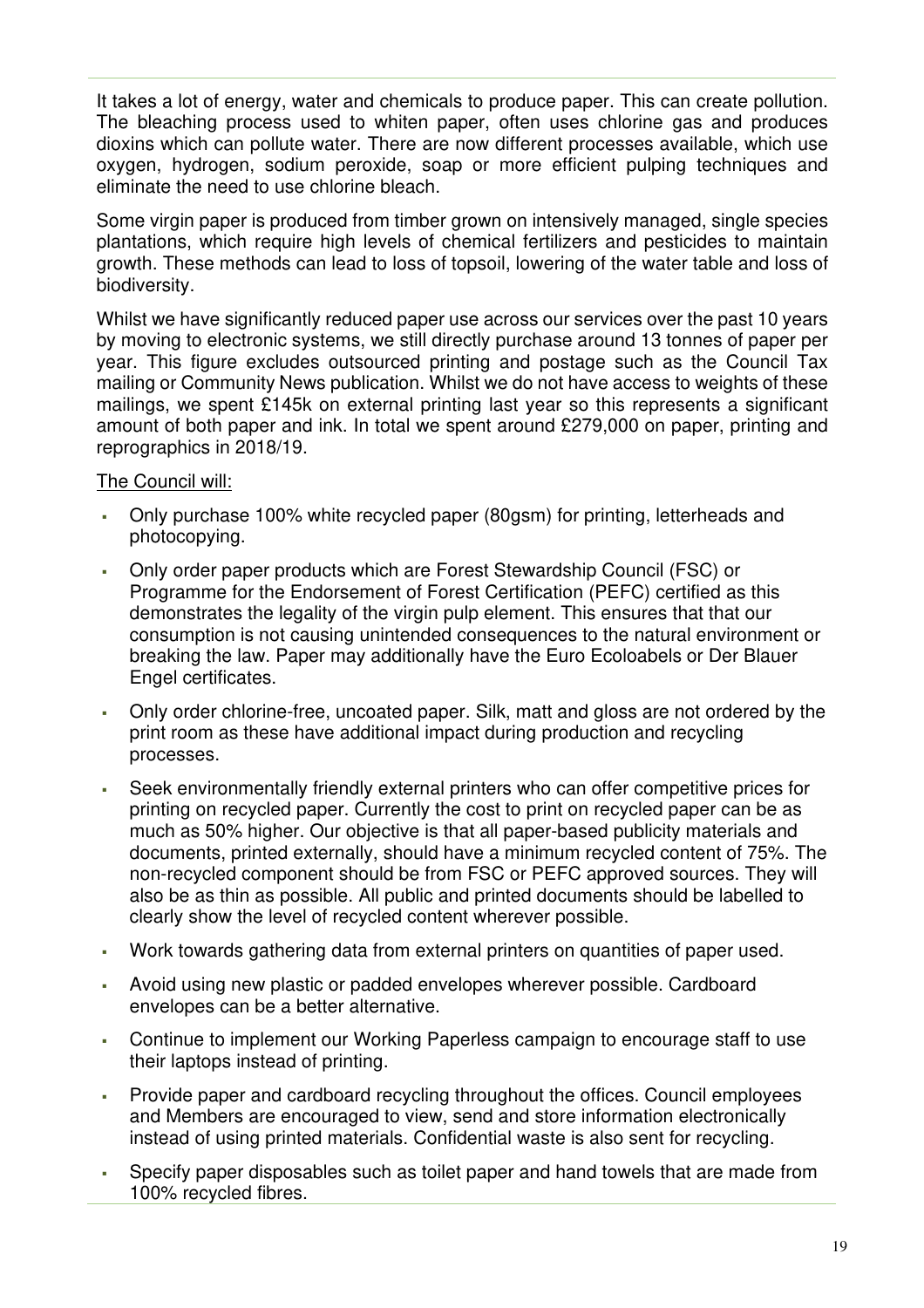- Purchase only A-rated printers and Photocopiers which can work efficiently using 100% recycled paper and have a sleep mode. These will be set to duplex black and white by default and will go to sleep in-between uses.
- Ensure that when procuring contracts for printers and photocopiers, only suppliers who can accept the used consumables back for recycling as part of the contract, will be selected.

#### **13. Plastics**

We produce and use plastics at a profound rate, yet we have little means to deal with the waste. Whilst some plastics, such as bottles and food trays, can be recycled, there are many types that cannot. These end up either buried in the ground where they leach into the soil and ground water, burned where they pollute the air or littering the environment where they affect wildlife.

Since the UK doesn't have the infrastructure to reprocess all the dry recyclable plastics we produce, plastic sent for recycling is traded internationally. Plastic from St Albans is mostly sent to Europe for reprocessing. However, we cannot fail to ignore the fact that huge quantities of plastics, from global use, are still being dumped into the ocean. By 2050 it is predicted that there will be more plastic in the ocean than fish.

As a Council we are working towards banning the use of single use plastic items (and Styrofoam) in the Council Offices and their use in facilities licensed by the Council and at any event on Council property or supported by the Council.

The Council will:

- Avoid buying single use plastics (and Styrofoam containers) for use in Council Offices, events or services.
- Audit all our services to identify and gradually replace any single-use plastic items. Managers should not be authorising the purchase of single-use plastic products unless there is consensus (including from the Sustainability Officer) that there is no feasible alternative at present.
- Work towards banning the use or sale of products using single-use plastics (or Styrofoam containers) in premises licensed by the Council and at events run on Council property or within Council markets.
- Provide recycling bins for plastic bottles and containers, at all Council Offices and large events.

#### **14. Promotional Items**

Problem: Promotional items are purchased for use at public events, campaigns and conferences. Some of these products are made of plastic and potentially only single use. It is important that we demonstrate our own commitment to sustainability by ensuring that the products used serve an on-going practical purpose to the end user, are environmentally friendly and are likely to be used for a long time.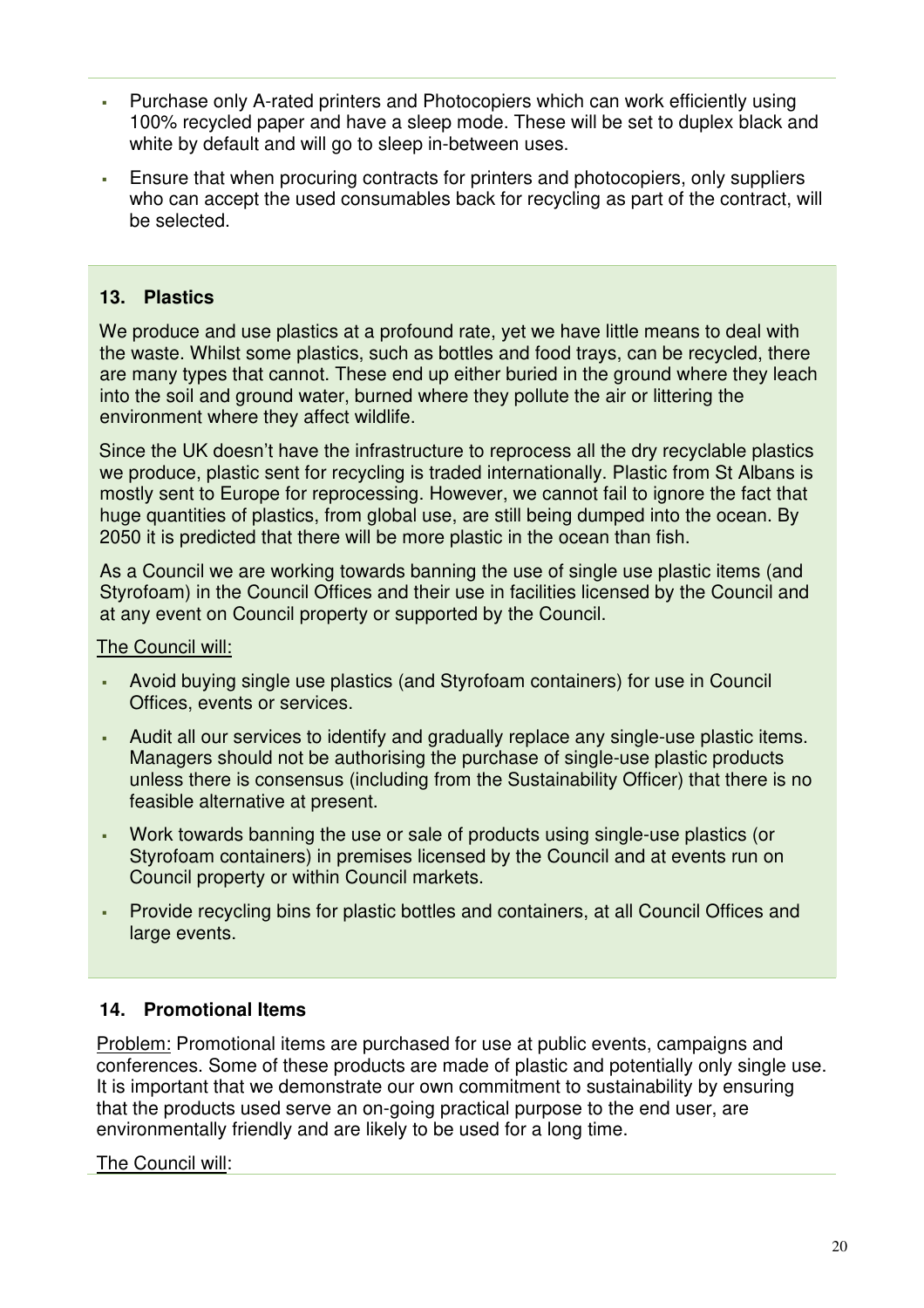- Prohibit the use of balloons due to their high environmental impacts and limited lifespan. Instead of balloons we encourage staff to use flags, bunting, tissue pom poms, banners, paper streamers and bubbles.
- Ensure that marketing messages used on promotional give-away items do not limit the lifespan of the product. We will avoid the use of dates, specific places or events on products, therefore enabling left-over items to be used for other promotions and campaigns.
- Mark environmentally preferable promotional items as such to promote good practice to the public (i.e. 100% recycled).
- Suggested items do not produce waste and are of a high enough quality to improve their prospect of being used in the long term. Idea's include seed bombs, reusable cups and wax wrap.
- Explore options to replace pull up banners with digital banners to reduce waste.

#### **15. Stationary**

Problem: As a Council we spend approximately £9,000 per year on stationary. Since we are in direct control of the office supplies we purchase, it is one of the easiest areas to improve. In addition, the use of recycled paper and environmentally friendly alternatives, sends a strong and visible message to staff that the Council take sustainability seriously.

The Council will:

- Review the 20 most common stationary items purchased and restrict purchases to the most sustainable and cost-effective choices available within the stationary contract.
- Ensure that staff in the main offices, and in separate buildings, purchase:
	- Adhesives and corrective fluids that are water-based and solvent-free.
	- Notebooks, pads and diaries that are recycled.
	- Retractable pens should be purchased instead of pens with lids.
- Delivery of stationary is restricted to twice per week to reduce transportation impacts.
- Staff are encouraged to reduce the need to purchase stationary by offering unwanted stationary to others on STAN.

#### **16. Utilities – Energy and Water**

Problem: The burning of fossil fuels to provide energy is one of the main causes of climate change. Emissions of greenhouse gases also degrade air quality, create acid rain. The extraction and processing of fossil fuels from the earth can pollute air and waterways, lead to loss of topsoil and erosion, damages local flora and fauna, requires large amounts of energy and water, produces hazardous waste and releases chemicals into the atmosphere.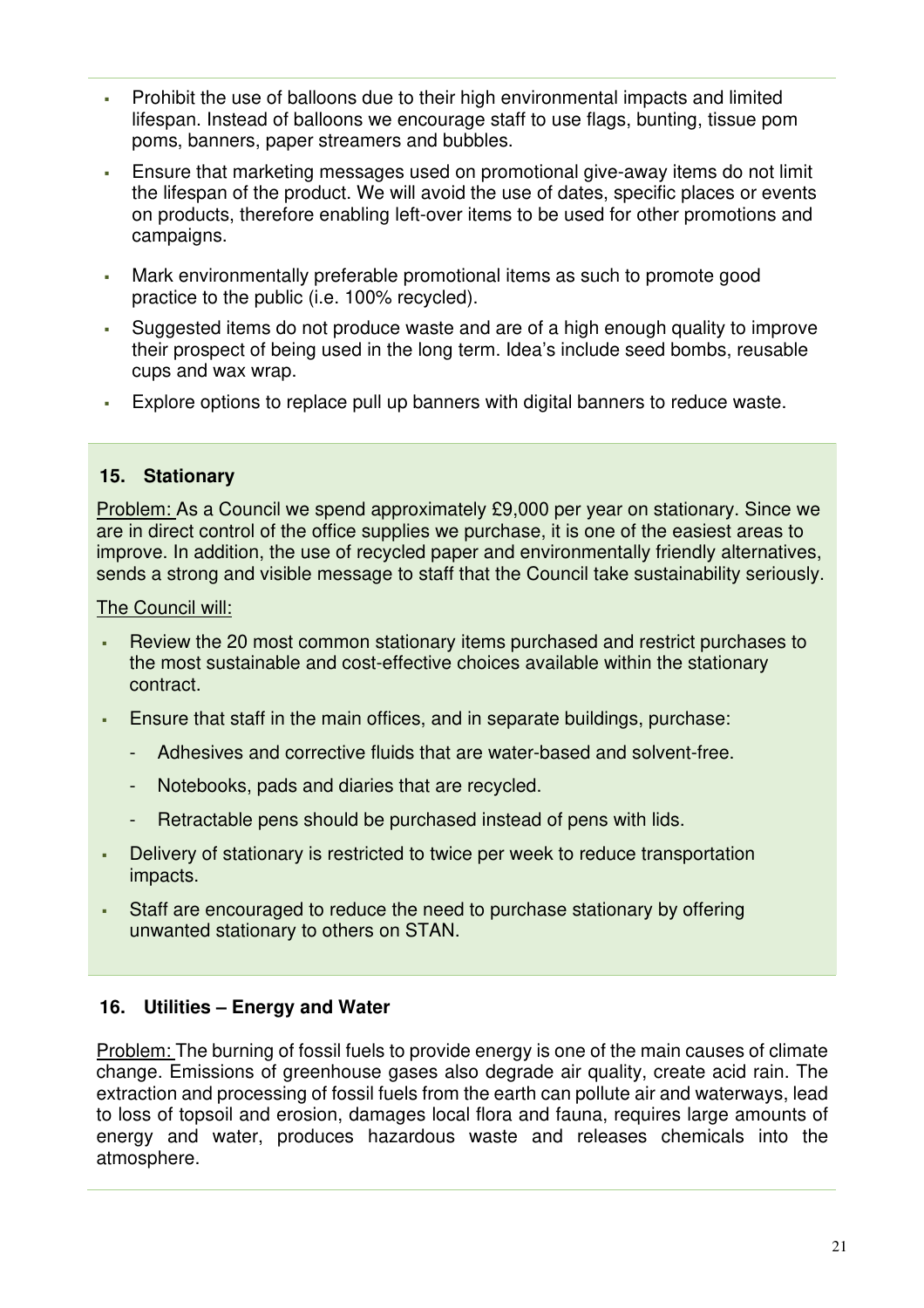Nuclear power doesn't create the same greenhouse gases but instead poses a high risk to local and global environments through the release of radioactive materials. The ongoing storage of radioactive waste is a global problem.

Renewable energy sources such as solar, wind and air or ground source heat pumps, on the other hand, provide a clean, safe and sustainable alternative to fossil fuels and nuclear energy.

The Council will:

- Purchase our electricity from a certified renewable source, ensuring that this is not a 'greenwash' tariff.
- In the longer term, aim to phase out use of the use of gas and non-renewable heat sources.
- Bring all water bills onto a central contract to enable central monitoring and verification.
- Purchase verified carbon offsets for our unavoidable emissions by 2027.

#### **17. Vehicles and Transport**

Problem: The manufacture and end-use of vehicle contributes to air pollution and climate change. Air pollution is known to be a contributing factor in the onset of heart disease and certain cancers and can exacerbate conditions such as asthma, heart and lung disease. In children these chemicals affect long-term mental development and lung function. It is estimated that 514 premature deaths occur in Hertfordshire every year due to air pollution. Traffic noise also adversely affects health and concentration.

Road transport is the main source of air pollution in St Albans district. Because of our high level of traffic and congestion, levels of some pollutants (nitrogen dioxide and particulate matter) exceed annual mean levels required by UK legislation, in three designated Air Quality Management Areas (AQMAs) in the District.

The Council maintains a very small general vehicle fleet, but we are also responsible for purchasing vehicles for some of our large contracts (e.g. recycling). Emissions from vehicles owned by the Council and our largest sub-contracted services, contribute to the Council's overall greenhouse gas emissions. Purchasing the most efficient vehicles available and encouraging the reduction of transport required in the delivery of products and services from our suppliers, is essential for the achievement of our emissions reduction targets.

#### The Council will:

#### Council Fleet

- Seek to gradually phase out fossil fuel vehicles from our existing fleet, moving to electric or hydrogen powered vehicles wherever possible.
- Encourage Council officers and members to reduce vehicle use through a variety of Green Travel schemes as detailed within the Sustainability Strategy. This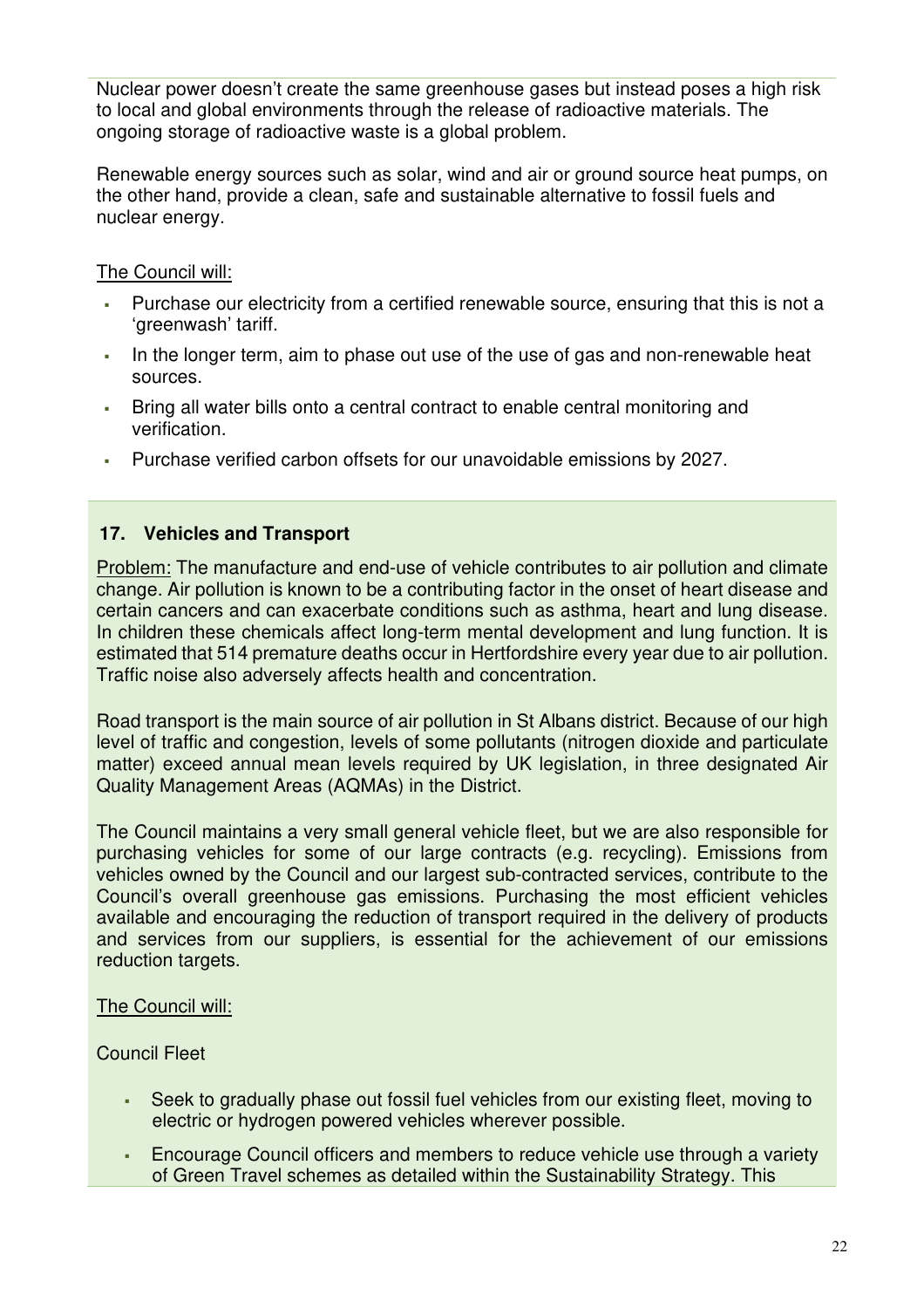includes plans to introduce electric pool cars for staff and improve provision for cycling.

 Consider the environmental impact and ongoing cost when purchasing new vehicles. All vehicles will be purchased through the OGC Buying Solutions vehicle purchase framework agreement unless the vehicle required is not available from a mainstream manufacturer.

#### Contractor Fleet

- Require new contractors over a certain size to deliver services with the highest standards of vehicle available. This is expected to amount to zero emissions by 2030 at the very latest.
- Require all contractors to demonstrate efforts to reduce their fuel use and emissions where practical. This might include latest specification vehicles, alternatively fuelled vehicles (e.g. electric, biodiesel), particulate traps, driver training, green travel initiatives and Vehicle Telemetry – such as vehicle tracking, speed limiters and sat nav systems to assist drivers to find the most direct route.
- Request annual fuel consumption data from our largest suppliers and where practical will work with them to set annual reduction targets to encourage ongoing reductions in transport emissions.

#### **18. Wood and Timber**

Problem: The Council purchases wood and timber for construction, fencing and furniture. Worldwide, our demands for wood and paper products are insatiable. This has led to a multi-million-pound industry in illegal and irresponsible logging. By continuing to buy unsustainable wood, we unwittingly destroy natural landscapes, contribute to flooding and soil erosion, human rights abuses, threatening the lifestyle or lives of indigenous peoples and destroy the habitats of countless rare and threatened creatures. Illegal logging also pushes down the market price of timber.

The following commitments apply to timber, flooring and furniture.

- Abide by the UK Government's Timber Procurement Policy which requires that all timber and timber products procured, be legal and sustainable, or FLEGT (Forest Law Enforcement, Governance and Trade) licensed. FLEGT is an EU initiative to support countries to address illegal logging.
- Purchase all timber and timber sheet materials from a sustainable source. Materials which cannot demonstrate this must not be used. The Council gives preference for timber and timber panel products which are from a sustainable source carrying the Forest Stewardship Council (FSC), PEFC (Programme for the Endorsement of Forest Certification), or equivalent trademark which can certify the product is sustainable and legal. Flexibility on species type will increase the ability to meet this preference.
- All officers with responsibility for specifying large quantities of timber will be required to inform contractors/suppliers of this policy and to devise a suitable method of monitoring timber purchases as part of that contract or supply. Contractors should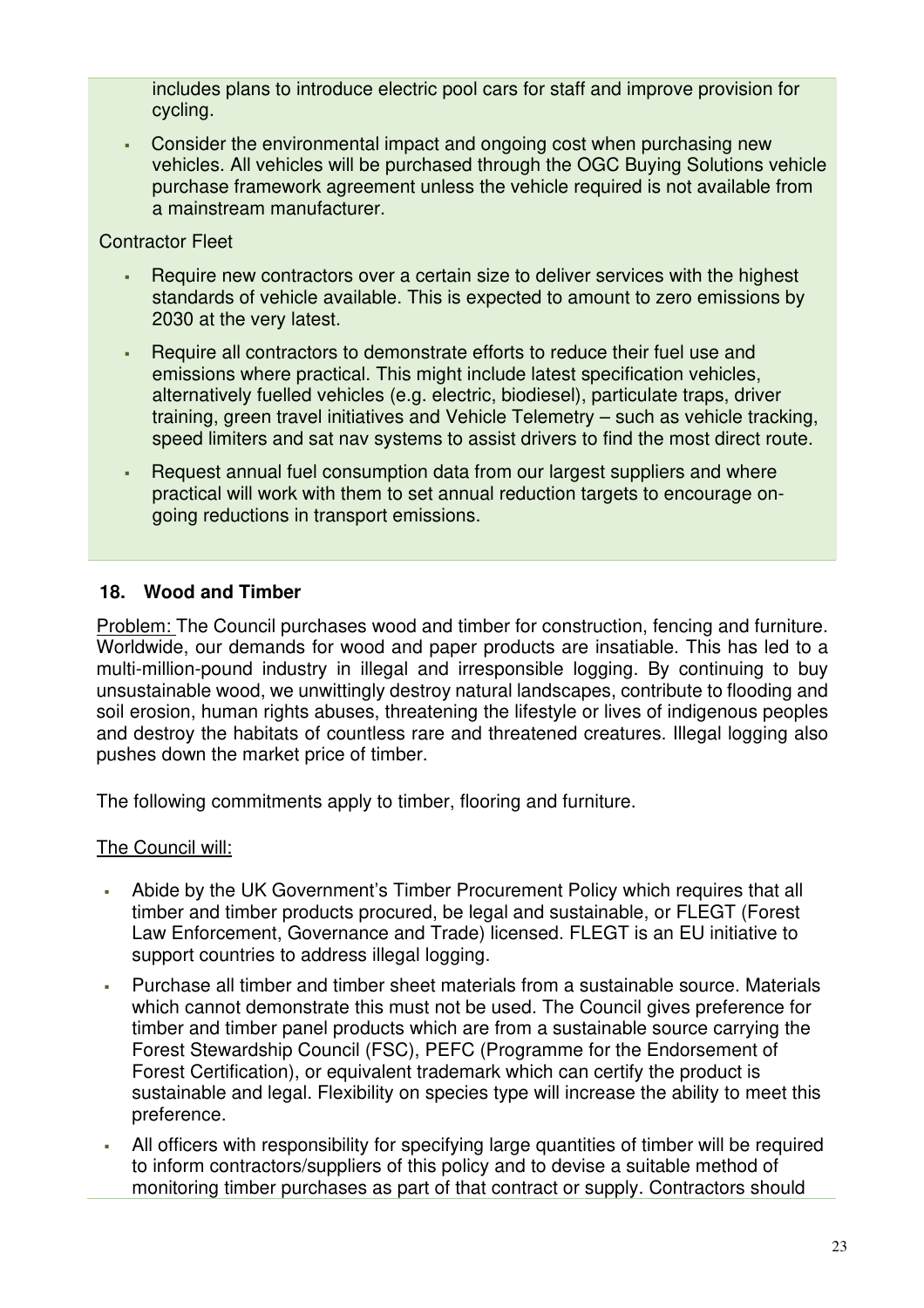maintain records of all timber and wood derived products used to demonstrate that they comply with policy requirements. Timber delivery notes and invoices from suppliers should clearly state the chain of custody certificate number and certified scheme e.g. FSC. These should be monitored to ensure sustainability and legality of supply. Spot checks are acceptable. Environment Statements from suppliers alone may not be used to demonstrate material sustainability.

- Source European timber where possible.
- Not purchase wood or wood products containing the wood preservatives pentachlorophenol (PCP), lindane or tributyltin oxide (TBTO).
- Include the following text to relevant tender documentation:

Text for Tender Documentation: St Albans City and District Council is committed to purchasing timber from accredited sustainable sources and is seeking contractors who will assist us to achieve this aim. In your tender you should indicate how you will secure sustainable and legal timber and timber products and provide evidence of this via provision of chain of custody certificate number, invoices and delivery notes. Information and evidence on timber procurement can be requested at any time by the Council. The contractor shall maintain records of all timber and wood derived products used.

**Cost implication:** *Depending on availability, FSC-certified timber is likely to be approximately the same price as non-FSC timber (FSC 2005). Where companies are not registered for ISO 9001 or 14,001, achieving a chain of custody may increase costs as the administrative systems required are unlikely to be in place.* 

*See also Paper and Paper Products* 

#### **19. Waste and Recycling**

Problem: Throwing stuff away wastes not only the raw materials used to make that item but also all the energy and water that was needed to make and transport them. Reducing waste means less environmental impact, less resource and energy use and financial savings.

Waste disposal creates significant environmental impacts. When buried in landfill sites, rotting waste creates the greenhouse gas methane, and liquid waste created can contaminate surface and ground water supplies. Incinerating waste also causes problems, because many materials, such as plastics, produce toxic substances, such as dioxins, when they are burnt. Gases from incineration may pollute the air and contribute to acid rain, while the ash from incinerators may contain heavy metals and other toxins. Since there is no landfill space left in Hertfordshire, all our waste is transported out of the County to be buried and incinerated.

- Endeavor to provide recycling bins across all our offices and buildings, as well as within the District. Recycling facilities in the District Offices are provided for paper, cardboard, cans, plastic bottles and containers, batteries, glass bottles and food waste. We also provide charity collection bins for staff to offer unwanted items for reuse.
- **Recycle confidential waste.**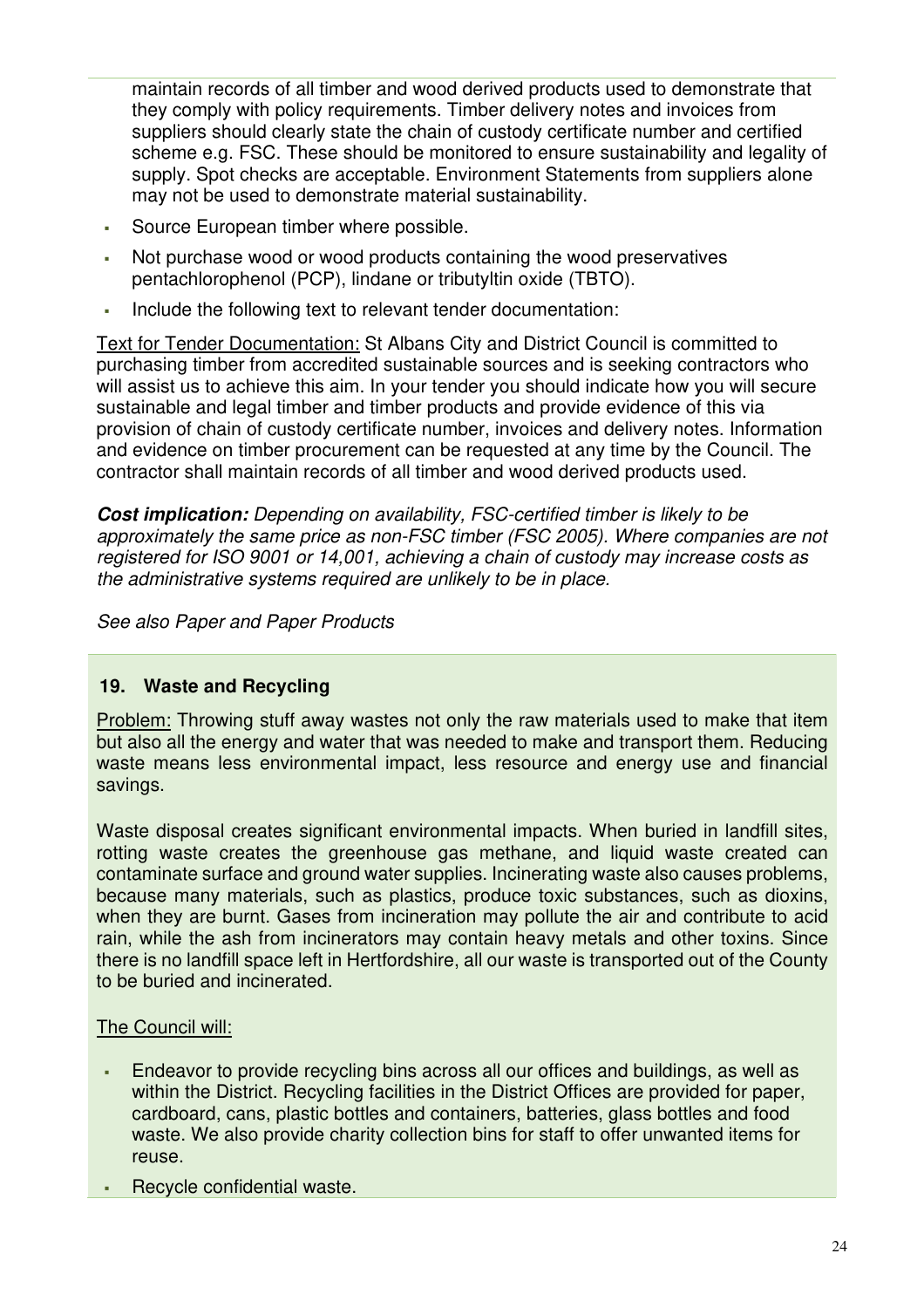- Toner cartridges which are not collected by the current photocopier contract, are stored in the basement for an annual collection. A small amount of ink cartridges can be included to this collection.
- Ensure that Waste Electrical and Electronic equipment (WEEE) are correctly recycled as per the WEEEE Regulations. The IT Team will collect laptops, computer equipment and mobile phones and ensure they are correctly recycled.
- Recycle small electricals within our office recycling system.
- Offer useable furniture, IT equipment and stationary, to local organisations before being recycled or disposed of. Local organisations include: JPA Furniture, Emmaus, Parish Councils, voluntary groups via the CVS Mailing list and local schools.

| V1. Original Version: | 08 September 2009 |
|-----------------------|-------------------|
| V2. Update            | 02 November 2011  |
| V3. This Version:     | 11 August 2020    |

Date of next review by: April 2024

For further information please contact: Sustainability Projects Officer t: 01727 819466,